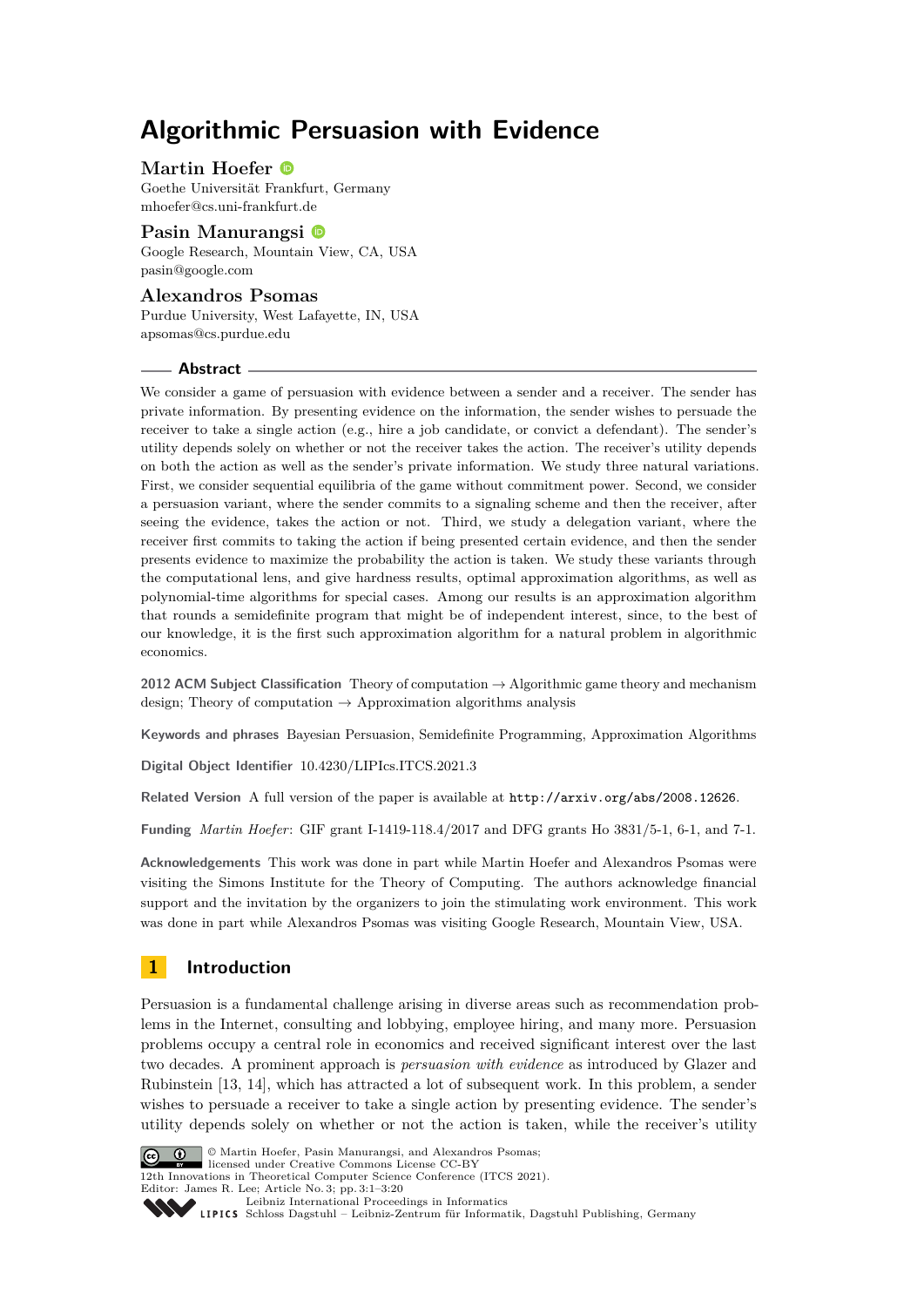### **3:2 Algorithmic Persuasion with Evidence**

depends on both the action as well as the sender's private information. Consider, for example, a prosecutor trying to convince a judge that a defendant is guilty and should be convicted, or a job candidate trying to convince a company that she has the best qualifications and should be hired. How should these pairs of agents interact?

The literature on persuasion games in economics and game theory is vast; see Sobel [\[27\]](#page-19-1) for a survey. In sharp contrast, very little is known about *computation* in this domain, especially for the persuasion problem with evidence. How does the restriction to evidence impact the computational complexity of the problem? Our main contribution of this paper is to initiate the systematic study of *persuasion with evidence though a computational lens*. We examine three natural model variants that arise from the power to commit to certain behavior.

If there is no commitment power, the scenario is an extensive-form game. We prove that finding a sequential equilibrium is always possible in polynomial time. However, the sender and the receiver can significantly improve their utility when they enjoy commitment power.

If the sender has commitment power, then she can commit in advance which evidence is presented in each possible instantiation of her private information, and the receiver seeing the evidence then takes the action or not. We refer to this situation as *constrained persuasion*, since the sender with commitment power wants to persuade the rational receiver to take the action. The sender is constrained to providing concrete evidence instead of just making a recommendation as is the case in the so called Bayesian persuasion paradigm [\[19\]](#page-18-2). Constrained persuasion is a natural model in the example of prosecutor and judge, where the prosecutor (sender) with private information would first present evidence before the judge (receiver) makes a decision. Although this scenario seems structurally rather simple, we show that the sender's task in constrained persuasion is computationally (highly) intractable. Unless  $P = NP$ , optimal persuasion can become hard to approximate within a polynomial factor of the input size.

If the receiver has commitment power, she commits to taking the action if and only if being faced with a specific set of evidence. We refer to this situation as *constrained delegation*, since we assume that the receiver with commitment power delegates inspection of the state of nature to a sender, whose incentive becomes to provide convincing evidence to support taking the action. Constrained delegation better fits the second example, where the company (receiver) can give the candidate (sender) a test to present evidence on the private information about qualifications, and commit to hiring her if she performs well. We show that the receiver's task in delegation is also intractable – unless  $P = NP$ , optimal delegation can become hard to approximate within a factor of  $2 - \varepsilon$ , for any constant  $\varepsilon > 0$ .

These computational differences nicely reflect conceptual differences known from the economics literature. Namely, persuasion lacks a condition termed "credibility" that was shown for delegation. Formally, credibility implies that there is a deterministic optimal solution that does not require randomization, see Glazer and Rubinstein [\[14\]](#page-18-1) for details. We proceed to study algorithms with matching approximation guarantees for constrained persuasion and delegation, as well as a number of exact and approximation algorithms for various special cases. This includes, in particular, an approximation algorithm for a class of delegation problems that solves and rounds a semidefinite program (SDP). This last result might be of independent interest and, to the best of our knowledge, it is the first natural problem in information structure design, as well as mechanism design, where the SDP toolbox is used.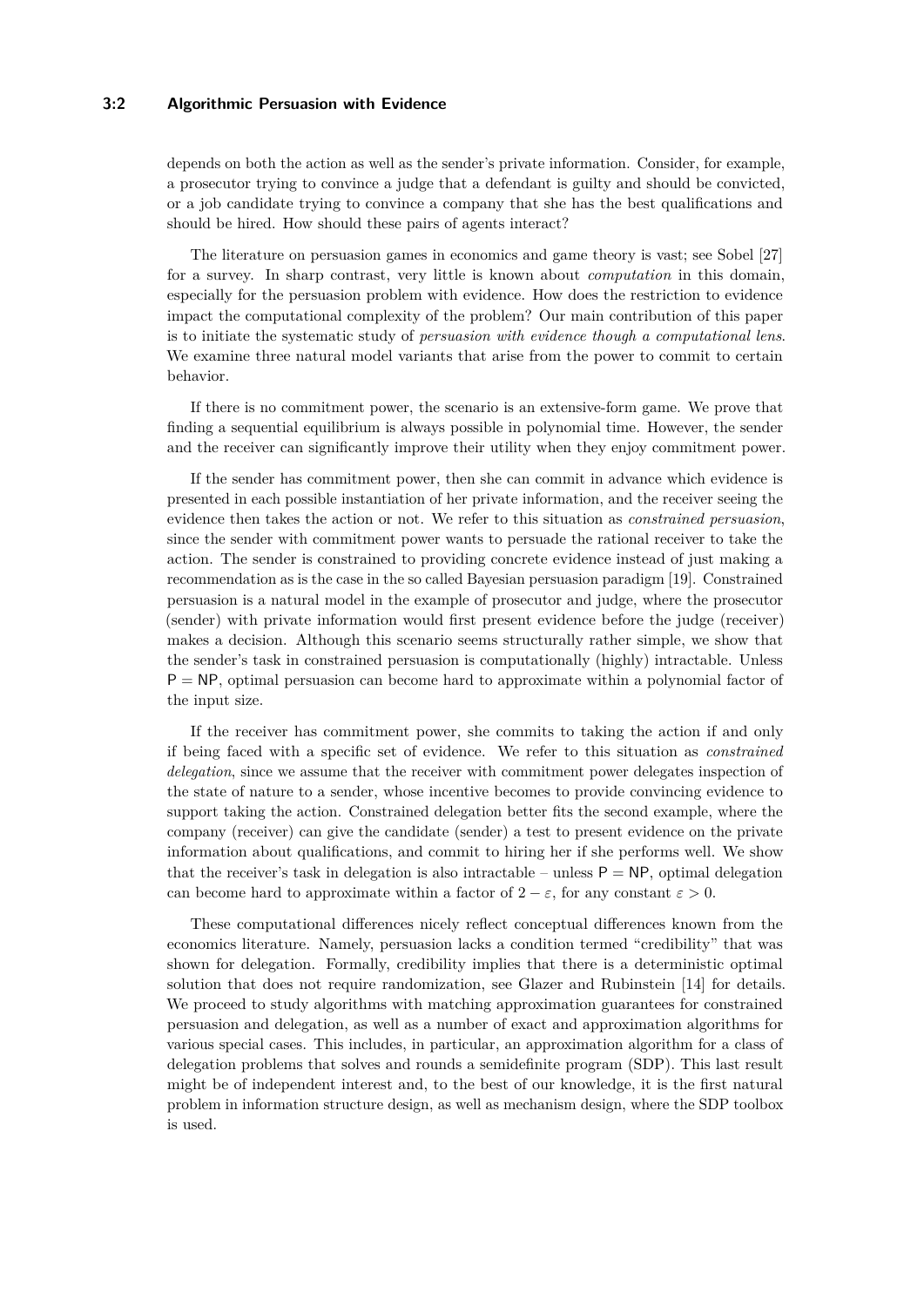# **2 Preliminaries**

Following [\[13,](#page-18-0) [14,](#page-18-1) [25\]](#page-19-2), we study the fundamental problem of persuasion with evidence. There are two players, a sender and a receiver. The receiver is tasked with either taking a specific action and "accept" (henceforth *A*), or sticking to the status quo and "reject" (henceforth *R*). The sender wants to convince the receiver to take action *A*. There is a state of nature *θ* drawn from a distribution D with support  $\Theta$  of size *n*. We denote the probability that  $\theta$ is drawn by  $q_{\theta}$ . The set  $\Theta$  is partitioned into the set of acceptable states  $\Theta_A$  and the set of rejectable ones  $\Theta_R = \Theta \setminus \Theta_A$ . We denote the total probability on acceptable states by  $q_A = \sum_{\theta \in \Theta_A} q_\theta$ , and the total probability on rejectable states by  $q_R = \sum_{\theta \in \Theta_R} q_\theta$ .

Both players know D. The sender knows the realization of the state of nature, the receiver does not. The sender has utility 1 whenever the receiver takes action *A*, and 0 otherwise. Formally, for the sender utility we have  $u_s(A, \theta) = 1$  and  $u_s(R, \theta) = 0$ , for all  $\theta \in \Theta$ .

The utility of the receiver depends on the combination of the chosen action  $a \in \{A, R\}$ and the state of nature  $\theta$ . She has utility 1 if she makes the "right" decision – accept in an acceptable state of nature or reject in a rejectable state of nature – and 0 otherwise. Formally,  $u_r(a, \theta) = 1$  when (1)  $a = A$  and  $\theta \in \Theta_A$ , or (2)  $a = R$  and  $\theta \in \Theta_R$ . Otherwise,  $u_r(a, \theta) = 0$ .

The sender strives to send a message to the receiver according to a public signaling strategy. This message should persuade the receiver to accept. On the other hand, upon receiving the message, the receiver strives to infer the state of nature and make the right accept/reject decision. We focus on games with evidence, where the messages that can be sent are not arbitrary. Every state of nature has intrinsic characteristics (e.g., a candidate for a position has grades, degrees, or test scores) that *can* be (but don't *have* to be) revealed to the receiver and cannot be forged.

More formally, there is a set  $\Sigma$  of *m* possible messages or *signals* that the sender can report to the receiver. We are given as input a bipartite graph  $H = (\Theta \cup \Sigma, E)$ , where an edge  $e = (\theta, \sigma) \in E$  implies that signal  $\sigma$  is allowed to be sent in state  $\theta$ . We use  $N(\theta) \subseteq \Sigma$  to denote the neighborhood of *θ*, i.e., the set of allowed signals for state *θ*. Similarly,  $N(\sigma) \subseteq \Theta$ is the set of states in which signal  $\sigma$  can be sent. To avoid trivialities, we assume that none of the neighborhoods  $N(\cdot)$  are empty, i.e., there are no isolated nodes in *H*.

We study the computational complexity of games with evidence for different forms of interaction between the sender and the receiver. In particular, in the case of *constrained persuasion*, the game starts with the sender committing to a *signaling scheme*. A signaling scheme  $\varphi$  is a mapping  $\varphi : E \to [0,1]$ , where  $\varphi(\theta, \sigma)$  is the joint probability that state *θ* is realized and signal  $\sigma$  is sent in state *θ*. Clearly, for any signaling scheme we have  $\sum_{\sigma \in N(\theta)} \varphi(\theta, \sigma) = q_\theta$  for every state  $\theta \in \Theta$ . After the sender has committed to a scheme  $\varphi$ , nature draws  $\theta \in \Theta$  with probability  $q_{\theta}$ , and  $\theta$  is revealed to the sender. Then, the sender sends signal  $\sigma$  with probability  $\varphi(\theta, \sigma)/q_{\theta}$ . The receiver then decides on an action A or R. Finally, depending on the (state of nature, action)-pair, the sender and receiver get payoffs as described by the utilities above.

▶ **Problem 1** (CONSTRAINED PERSUASION). Find a signaling scheme  $\varphi^*$  for commitment *of the sender such that, upon a best response of the receiver, the sender utility is as high as possible.*

In the case of *constrained delegation*, the game starts with the receiver committing to an action for every possible signal  $\sigma \in \Sigma$ , according to a *decision scheme*. A decision scheme  $\psi$  is a mapping  $\psi : \Sigma \to [0,1]$ , where  $\psi(\sigma)$  is the probability to choose action A. After the receiver has committed to a scheme  $\psi$ , nature draws  $\theta \in \Theta$  with probability  $q_{\theta}$ , and  $\theta$  is revealed to the sender. Then, the sender decides which signal  $\sigma$  she will report (under the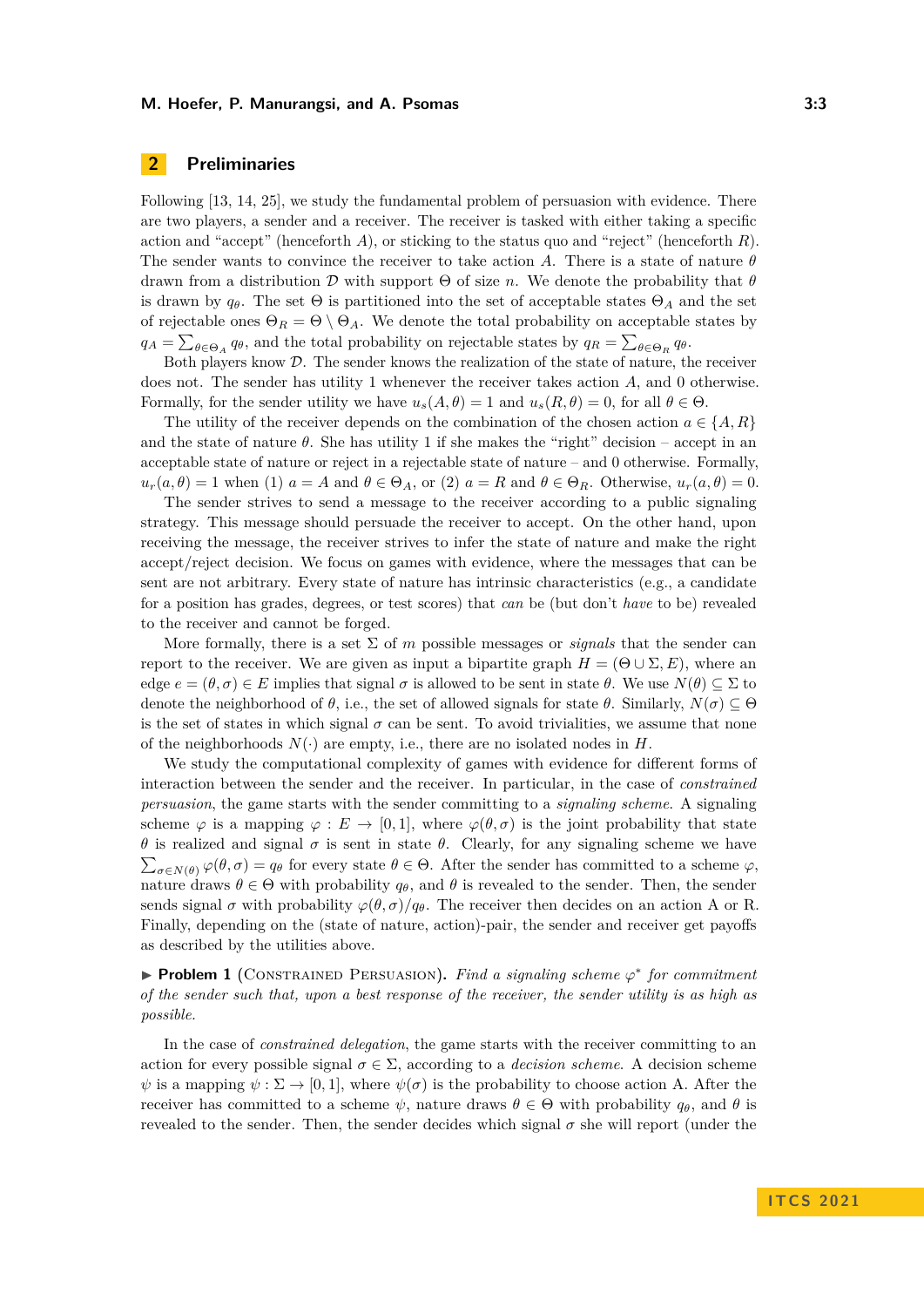### **3:4 Algorithmic Persuasion with Evidence**

constraint that  $\sigma \in N(\theta)$ ). The receiver then takes action A with probability  $\psi(\sigma)$ , and R otherwise. Finally, depending on the (state of nature, action)-pair, the sender and receiver get payoffs as described by the utilities above.

► **Problem 2** (CONSTRAINED DELEGATION). *Find a decision scheme*  $\psi^*$  for commitment of *the receiver such that, upon a best response of the sender, the receiver utility is as high as possible.*

Finally, in the game without commitment power, we look for a pair  $(\varphi, \psi)$  of signaling and decision schemes that constitute a sequential equilibrium in the extensive-form game, where nature first determines the state of nature, the sender then picks  $\varphi$  to provide evidence, and then the receiver uses  $\psi$  to accept or reject based on the evidence provided. Given that the sender picks  $\varphi$ , the receiver shall pick  $\psi$  as a best response for every given evidence. Similarly, given that the receiver responds to evidence with  $\psi$ , the signaling scheme  $\varphi$  shall be a best response for the sender.

**Problem 3** (CONSTRAINED EQUILIBRIUM). Find a pair of signaling scheme  $\varphi$  and decision *scheme ψ that represents a sequential equilibrium in the persuasion game with evidence and without commitment power.*

# **2.1 Structural Properties**

While the persuasion problem with evidence appears rather elementary, it turns out that both persuasion and delegation variants are NP-hard, and even NP-hard to approximate in polynomial time. Hence, even in this seemingly simple domain, it is necessary to identify additional structure to obtain positive results. We mostly consider structural properties of the neighborhoods of the states of nature.

**Unique Accepts and Rejects.** In an instance with *unique accepts*, there is a single acceptable state, i.e.,  $|\Theta_A| = 1$ . Similarly, for *unique rejects* we have  $|\Theta_R| = 1$ . This is equivalent to assuming that every acceptable (rejectable, resp.) state *θ* has the same neighborhood *N*(*θ*).

**Degree-bounded States.** In an instance with *degree-k states*, every state  $\theta \in \Theta$  has  $|N(\theta)| \leq k$ . Similarly, for *degree-k accepts*, every acceptable state  $\theta \in \Theta_A$  has  $|N(\theta)| \leq k$ , and for *degree-k rejects* every rejectable state  $\theta \in \Theta_R$  has  $|N(\theta)| \leq k$ .

**Foresight.** Sher [\[25\]](#page-19-2) considers instances with *foresight* defined as follows. For an acceptable state  $\theta \in \Theta_A$ , a signal  $\sigma \in N(\theta)$  is called *minimally forgeable for*  $\theta$  if  $\sigma \in N(\theta')$  implies  $\sigma' \in N(\theta')$  for every other signal  $\sigma' \in N(\theta)$  and every rejectable state  $\theta' \in \Theta_R$ . In an instance *with foresight* every acceptable state has a minimally forgeable signal. Intuitively, in such a problem every acceptable state  $\theta$  has a (not necessarily unique) signal that is maximally informative about  $\theta$  with respect to the set of rejectable states. Foresight strictly generalizes other properties studied in previous work, e.g. normality [\[4\]](#page-18-3). Normality requires a signal for every state (not only the acceptable ones) that satisfies the condition of minimally forgeable, and it satisfies the condition w.r.t. all states (not only w.r.t. rejectable ones). In addition, foresight is a generalization of instances with unique rejects, as well as a generalization the class of degree-1 accepts.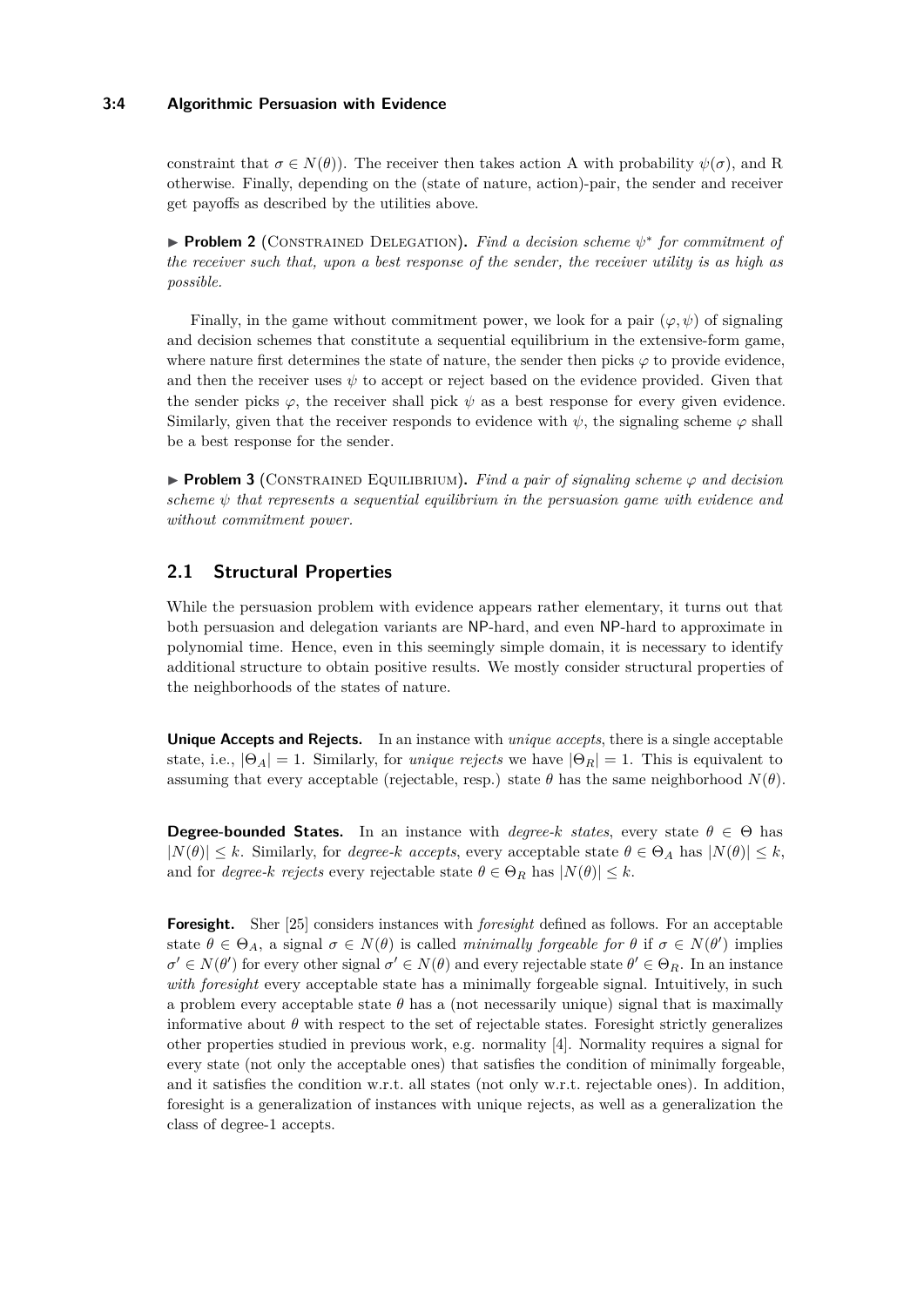| Scenario           | Constrained Delegation |                                 | Constrained Persuasion |                                   |
|--------------------|------------------------|---------------------------------|------------------------|-----------------------------------|
|                    | Upper                  | Lower                           | Upper                  | Lower                             |
| General            | $\overline{2}$         | $2 - \varepsilon$ (P $\neq$ NP) | O(n)                   | $n^{1-\epsilon}$ (P $\neq$ NP)    |
| Degree-2 States    | 1.1                    | $APX$ -hard [25]                | O(n)                   | $n^{1-\epsilon}$ (P $\neq$ NP)    |
| Degree- $d$ States | $2 - 1/d^2$            | $APX$ -hard [25]                | O(n)                   | $n^{1-\epsilon}$ (P $\neq$ NP)    |
| Degree-1 Rejects   | $\overline{2}$         | $APX$ -hard [25]                | O(n)                   | $n^{1-\epsilon}$ (P $\neq$ NP)    |
| Degree-1 Accepts   | $1 \; 25$              |                                 | O(n)                   | $n^{1-\epsilon}$ (P $\neq$ NP)    |
| Foresight          | $1 \; 25$              |                                 | O(n)                   | $n^{1-\varepsilon}$ (P $\neq$ NP) |
| Unique Rejects     | $1\;[25]$              |                                 | 1                      |                                   |
| Unique Accepts     |                        |                                 | <b>PTAS</b>            | Strongly NP-hard                  |

<span id="page-4-0"></span>**Table 1** Approximation results shown in this paper, as well as results shown or implied by [\[25\]](#page-19-2).

### **2.2 Results and Contribution**

We provide polynomial-time exact and approximation algorithms as well as hardness results for the general problems and the domains with more structure described above.

We first consider the case of the constrained equilibrium problem. The existence of a sequential equilibrium is implied by [\[14\]](#page-18-1); we show that it can always be computed in polynomial time by repeatedly solving a maximum flow problem. We compare the utility obtained in an equilibrium with the one achievable with commitment power, for the sender and the receiver, respectively. Formally, we define and bound the ratio of the utilities for best and worst-case equilibria, in the spirit of prices of anarchy and stability. For the receiver, it is known that the price of stability is 1 [\[14\]](#page-18-1); we show that the price of anarchy is 2. For the sender we show that both ratios are unbounded. This substantial utility gain provides further motivation to study problems with commitment power.

Our results for constrained delegation and persuasion are summarized in Table [1.](#page-4-0) We discuss a selected subset of our most interesting contributions in the main part of the paper. All missing proofs are deferred to the full version of this paper. In addition, in the full version, we prove additional results that omitted from this version due to spatial constraints.

For the constrained delegation problem, we show two interesting non-trivial approximation results. For degree-2 states, we propose a semidefinite-programming algorithm to compute a 1.1-approximation. To the best our knowledge, this is the first application of advanced results from the SDP toolbox in the context of information design, as well as mechanism design. For instances with degree-*d* states we give a  $(2 - \frac{1}{d^2})$ -approximation algorithm via LP rounding.

For constrained persuasion, the strong hardness arises from deciding which action should be preferred by the receiver for each signal. It holds even in several seemingly special cases with degree-1 accepts, degree-1 rejects and degree-2 states. As a consequence, good approximation algorithms can be obtained only in significantly more limited scenarios than for delegation. For unique accepts, we prove strong NP-hardness (i.e. there is no FPTAS unless  $P = NP$ ) and provide a polynomial-time approximation scheme (PTAS).

### **2.3 Related Work**

There is a large literature on strategic communication, see Sobel [\[27\]](#page-19-1) for an extensive review. The works most closely related to ours are [\[14,](#page-18-1) [25\]](#page-19-2). Glazer and Rubinstein [\[14\]](#page-18-1) introduce the problem of constrained delegation. They show, among other things, that the optimal decision scheme in constrained delegation is deterministic. Furthermore, they prove that there is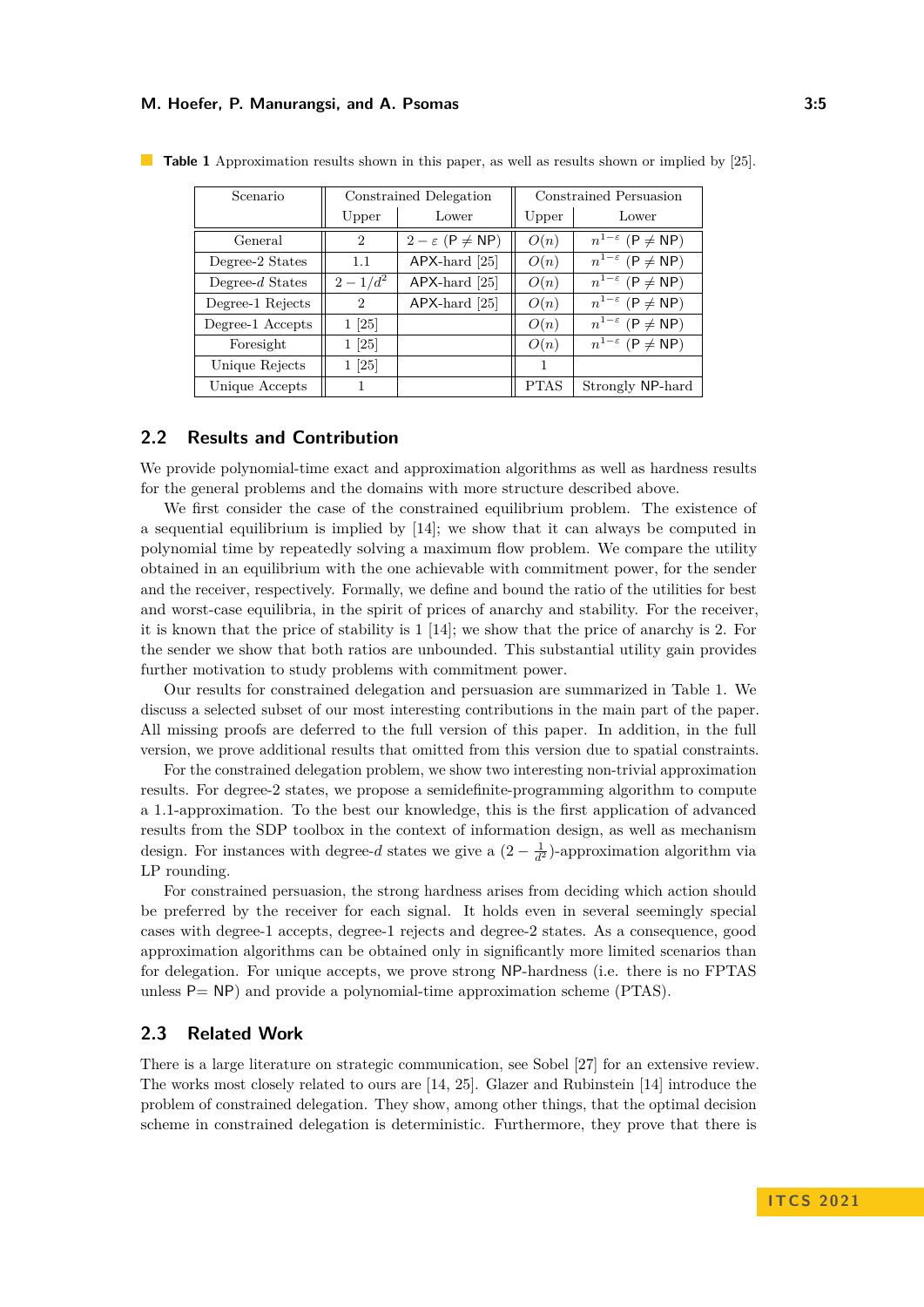### **3:6 Algorithmic Persuasion with Evidence**

always a sequential equilibrium where the receiver plays the optimal decision scheme from constrained delegation, i.e., the price of stability for the receiver is 1. This condition is termed "credibility". It is easy to see that this is not true when sender moves first. This conceptual difference between persuasion and delegation is reflected as a difference in the problems' computational complexity. Deterministic optimal strategies and "credibility" hold also beyond the simple model with 2 actions – when receiver utility is a concave transformation of sender utility, see [\[24\]](#page-18-4). Sher [\[25\]](#page-19-2) builds on the model of [\[14\]](#page-18-1) and characterizes optimal rules for static as well as dynamic persuasion. Furthermore, and more relevant to our interest here, he proves an NP-hardness result for constrained delegation, as well as provides a polynomial-time algorithm for optimal delegation in instances with foresight. Here we strengthen this hardness result to a hardness of approximation within a factor of  $2 - \varepsilon$  (and provide a matching, alas trivial, approximation algorithm). While this subsumes NP-hardness in general, we observe that his hardness proof applies in case of degree-2 states and degree-1 rejects, and that it even implies APX-hardness for such instances.

Glazer and Rubinstein [\[13\]](#page-18-0) study a related setting, where the state of nature is multidimensional, and the receiver can verify at most one dimension. The authors characterize the optimal mechanism as a solution to a particular linear programming problem, show that it takes a fairly simple form, and show that random mechanisms may be necessary to achieve the optimum. Carroll and Egorov [\[5\]](#page-18-5) study the problem of fully revealing the sender's information in a setting with multidimensional states, where the receiver can verify a single dimension. Importantly, the dimension the receiver chooses to reveal depends on the sender's message.

A number of works in the algorithmic economics literature investigate the computational complexity of persuasion and information design. Computational aspects of the Bayesian persuasion model [\[19\]](#page-18-2) are studied in, e.g., [\[10,](#page-18-6) [6,](#page-18-7) [9,](#page-18-8) [8,](#page-18-9) [11,](#page-18-10) [18,](#page-18-11) [17\]](#page-18-12), but in these works there are no limits on the senders' signals, i.e., *H* is the complete bipartite graph. More closely related to our work are [\[7,](#page-18-13) [16\]](#page-18-14) who study computational problems in Bayesian persuasion with limited signals, where the number of signals is smaller than the number of actions.

# **3 Sequential Equilibria**

We first study the scenario without commitment power. Our interest here is to obtain a signaling scheme  $\varphi : E \to [0,1]$  and a decision scheme  $\psi : \Sigma \to [0,1]$ , such that the pair  $(\varphi, \psi)$ forms a sequential equilibrium.

#### $\blacktriangleright$  **Theorem 4.** *A sequential equilibrium can be computed in polynomial time.*

Our algorithm repeatedly sets up a flow network based on the graph *H*. In each iteration, it computes a maximum *s*-*t* flow and identifies suitable regions of the graph where it fixes the equilibrium schemes of sender and receiver. Then it removes the fixed regions and repeats the construction on the graph with the remaining states and signals. After at most  $\min\{n, m\}$ iterations, the algorithm finishes the construction of the equilibrium.

How desirable is an equilibrium for the sender and the receiver? By how much can each player benefit when he or she enjoys commitment power? Towards this end, we bound the ratios of the optimal utility achievable with commitment power over the utilities in the worst and best equilibrium. Intuitively, commitment power might be interpreted as a form of control over the game, so we use the term *price of anarchy* and *price of stability* to refer to the ratios, respectively.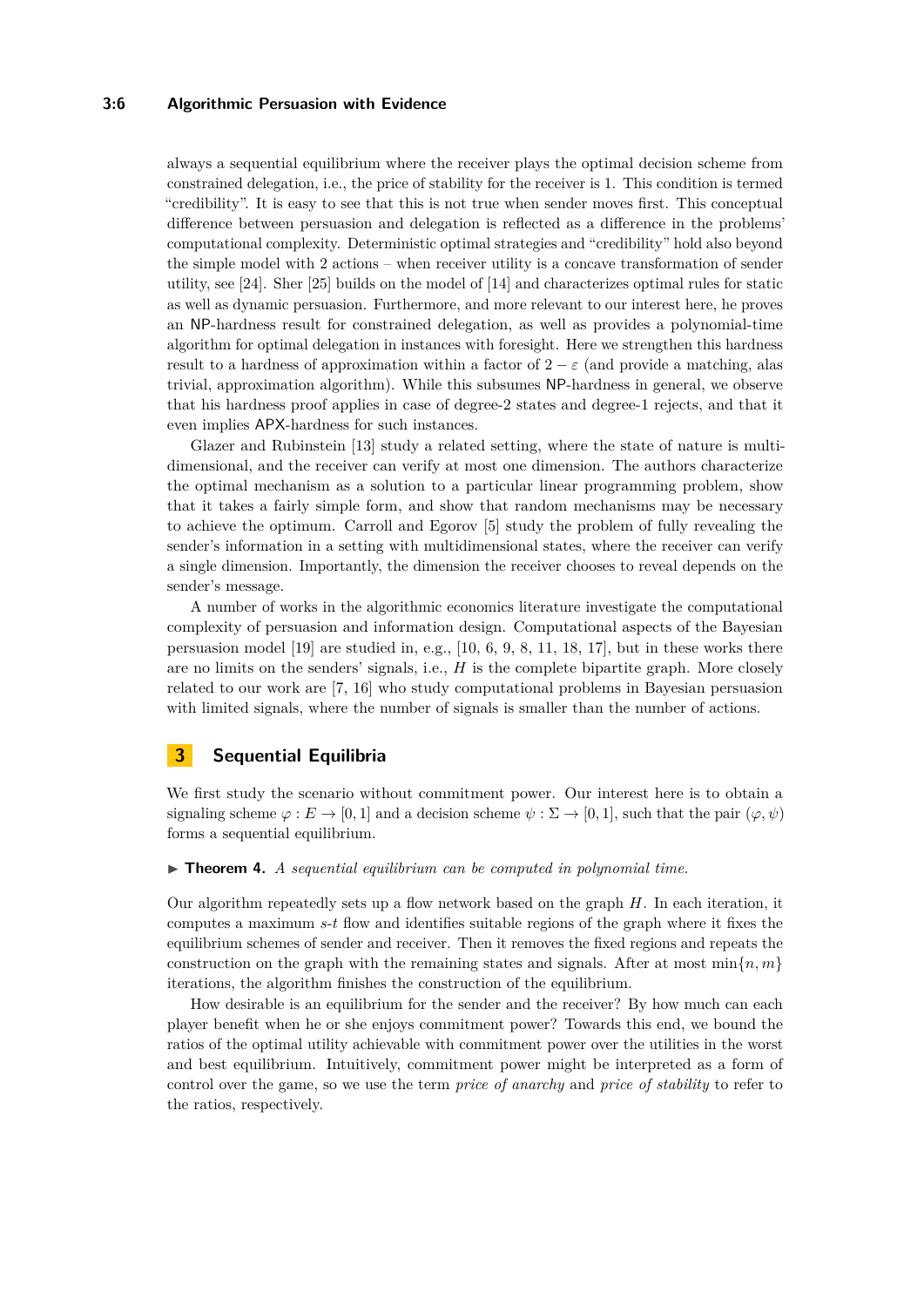More formally, for the price of anarchy we bound the ratio of the optimal utility achievable with commitment over the *worst* utility in any sequential equilibrium. For the price of stability we bound the ratio of the optimal utility achievable with commitment over the *best* utility in any sequential equilibrium.

For the receiver, the optimal scheme with commitment leads to an equilibrium [\[14\]](#page-18-1), so the price of stability is 1. The price of anarchy is 2 (c.f. Proposition [7](#page-6-0) below). For the sender, both prices of anarchy and stability are unbounded.

I **Proposition 5.** *The price of anarchy for the receiver is 2 and this is tight. The prices of anarchy and stability for the sender are unbounded.*

# **4 Constrained Delegation**

In constrained delegation, the game starts with the receiver committing to a decision scheme  $\psi : \Sigma \to [0,1]$ , where  $\psi(\sigma)$  is the probability to choose action A if the sender reports signal *σ*. The first insight is due to [\[14,](#page-18-1) Proposition 1].

▶ Lemma 6 (Glazer and Rubinstein [\[14\]](#page-18-1)). *In constrained delegation, there is an optimal decision scheme*  $\psi^*$  *that is deterministic, i.e.,*  $\psi^*(\sigma) \in \{0,1\}$  *for all*  $\sigma \in \Sigma$ *.* 

Given a deterministic decision scheme *ψ*, the sender's problem is trivial: after learning *θ*, report an arbitrary signal  $\sigma \in N(\theta)$  such that  $\psi(\sigma) = 1$  if one exists. Otherwise, report an arbitrary signal  $\sigma \in N(\theta)$ . In the following, we focus on the computational complexity of the receiver's problem: How hard is it to compute the optimal *ψ*? What about a good approximation algorithm?

This problem turns out to be much easier than the sender's problem in constrained persuasion studied below. It readily admits a trivial 2-approximation algorithm. Let *ψ<sup>A</sup>* be the scheme that accepts all signals, i.e.,  $\psi_A(\sigma) = 1$  for all  $\sigma$ , and  $\psi_R$  the scheme that rejects all signals. The better of  $\psi_A$  and  $\psi_R$  results in utility max $\{q_A, q_R\}$  for the receiver, which is at least 1*/*2. Clearly, the receiver can obtain at most a utility of 1.

<span id="page-6-0"></span>**Proposition 7.** For constrained delegation, the better of  $\psi_A$  and  $\psi_B$  is a 2*-approximation to the optimal decision scheme*  $\psi^*$ .

In Section [4.1](#page-6-1) we show that the factor 2 is essentially optimal in the worst case, unless P  $= NP$ . In Section [4.2](#page-7-0) we present our results on approximation algorithms.

### <span id="page-6-1"></span>**4.1 Hardness**

Sher [\[25,](#page-19-2) Theorem 7] shows NP-hardness of constrained delegation, even in the special case with degree-1 rejects and degree-2 states. His construction can be extended easily to show APX-hardness (we provide the details in the full version of this paper). Our main result in this section is a stronger hardness result that matches the guarantee of the trivial algorithm in Proposition [7.](#page-6-0)

<span id="page-6-2"></span>**Findamerical 8.** For any constant  $\varepsilon \in (0,1)$ , it is NP-hard to approximate constrained *delegation within a factor of*  $(2 - \varepsilon)$ *.* 

For simplicity, we sketch below an outline for a reduction that does *not* give the NPhardness, but nonetheless encapsulates the main ideas of the proof. After the outline, we roughly explain the changes needed to achieve the NP-hardness; the full proof is deferred to the full version of this paper.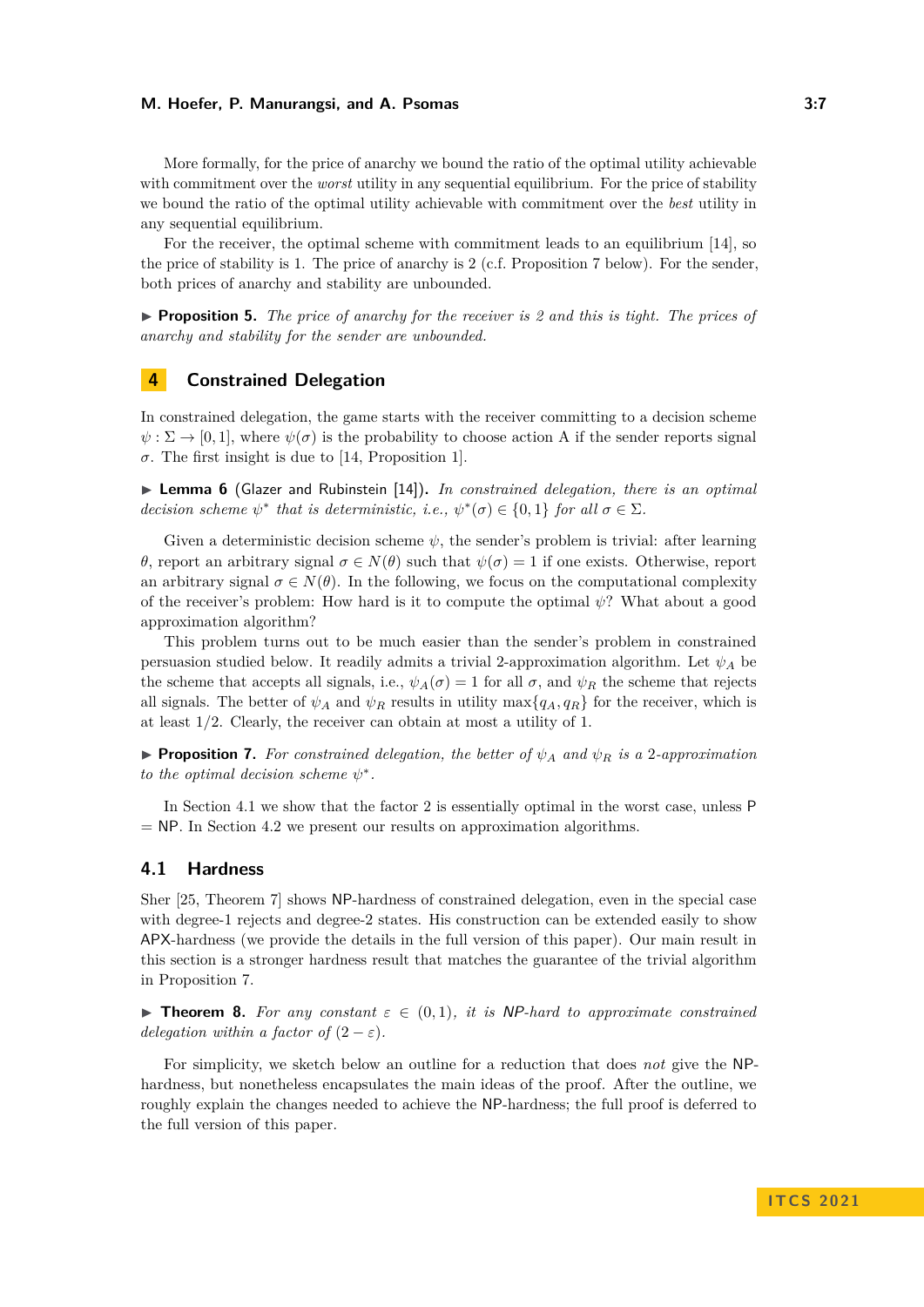### **3:8 Algorithmic Persuasion with Evidence**

We reduce from the BIPARTITE VERTEX EXPANSION problem. In this problem, we are given a bipartite graph  $(U, V, E)$  and positive real number  $\beta$ . The goal is to select (at least)  $\beta|U|$  vertices from *U* such that their neighborhood (in *V*) is as small as possible. Khot and Saket [\[20\]](#page-18-15) show the following strong inapproximability result:

<span id="page-7-1"></span>**Fineorem 9** ([\[20\]](#page-18-15)). Assuming  $NP \nsubseteq \bigcap_{\delta>0}DTIME(2^{n^{\delta}})$ , for any positive constants  $\tau, \gamma > 0$ , *there exists*  $\beta \in (0,1)$  *such that no polynomial-time algorithm can, given a bipartite graph* (*U, V, E*)*, distinguish between the following two cases:*

*(YES) There exists*  $S^* \subseteq U$  *of size at least*  $\beta|U|$  *where*  $|N(S^*)| \leq \gamma|V|$ *.* 

 $\blacksquare$  *(NO) For any*  $S \subseteq U$  *of size at least*  $\tau \beta |U|$ ,  $|N(S)| > (1 - \gamma)|V|$ *.* 

The main idea of our reduction is as follows. Roughly speaking, given a bipartite graph  $(U, V, E)$ , we set  $\Sigma = U$ ,  $\Theta_R = V$  and the edge set between them is exactly *E*. To get a high utility on  $\Theta_R$ , we must pick a signal set  $T \subseteq \Sigma$  such that  $|N(T)|$  is small, and set  $\psi(\sigma) = 1$ for all  $\sigma \in T$ ; this does not mean much so far, since we could just pick  $T = \emptyset$ . This is where the set of acceptable states comes in: we let  $\Theta_A$  be equal to  $U^{\ell} = \{(u_1, \ldots, u_{\ell}) | u_i \in U\}$  for some appropriate  $\ell \in \mathbb{N}$ , and there is an edge between  $\theta = (u_1, \ldots, u_\ell)$  and  $\sigma = u$  if  $u_i = u$ for some  $i \in [\ell]$ . Intuitively, this forces us to pick T that is not too small as otherwise  $\Theta_A$ won't contribute to the total utility. Finally, we need to pick a distribution  $\mathcal D$  over  $\Theta$  such that  $q_A = q_R$ , as otherwise the trivial algorithm already gets better than a 2-approximation.

As stated earlier, the above reduction does not yet give NP-hardness, because Theorem [9](#page-7-1) relies on a stronger assumption<sup>[1](#page-7-2)</sup> that  $NP \nsubseteq \bigcap_{\delta>0} DTIME(2^{n^{\delta}})$ . To overcome this, we instead use a "colored version" of the problem, where every vertex in *U* is colored and the subset  $S \subseteq U$  must only contain vertices of different colors (i.e., be "colorful"). It turns out that the above reduction can be adapted to work with such a variant as well, by changing the acceptable states  $\Theta_A$  to "test" this condition instead of the condition that  $|S|$  is small. Furthermore, we show, via a reduction from the Label Cover problem, that this colored version of Bipartite Vertex Expansion is NP-hard to approximate. Together, these imply Theorem [8.](#page-6-2) Our proof formalizes this outline; see the full version for details.

# <span id="page-7-0"></span>**4.2 Approximation Algorithms for Constrained Delegation**

By Theorem [8](#page-6-2) there is no hope for a  $(2 - \epsilon)$ -approximation algorithm for the constrained delegation problem. Proposition [7](#page-6-0) provides a matching guarantee.

As a consequence, we examine in which way instance parameters influence the existence of polynomial-time approximation algorithms. In particular, the maximum degree *d* is a main force that drives the hardness result. For the case of degree at most *d*, we give a  $2 - \frac{1}{d^2}$ approximation algorithm via LP rounding. When  $d = 2$ , we improve upon this by giving a 1.1-approximation algorithm via SDP rounding.

# **4.2.1 Better than 2 via LP Rounding**

For instances with degree-*d*-states we take the better of (1) rounding the natural linear program for constrained delegation and (2) the trivial scheme of Proposition [7.](#page-6-0)

▶ **Theorem 10.** For constrained delegation with degree-*d* states there is a polynomial-time  $\left(2-\frac{1}{d^2}\right)$ -approximation algorithm.

<span id="page-7-2"></span><sup>&</sup>lt;sup>1</sup> We remark that it is entirely possible that Theorem [9](#page-7-1) holds under NP-hardness (instead of under the assumption  $\mathsf{NP} \nsubseteq \bigcap_{\delta > 0} \mathsf{DTIME}(2^{n^{\delta}})$  but this is not yet known.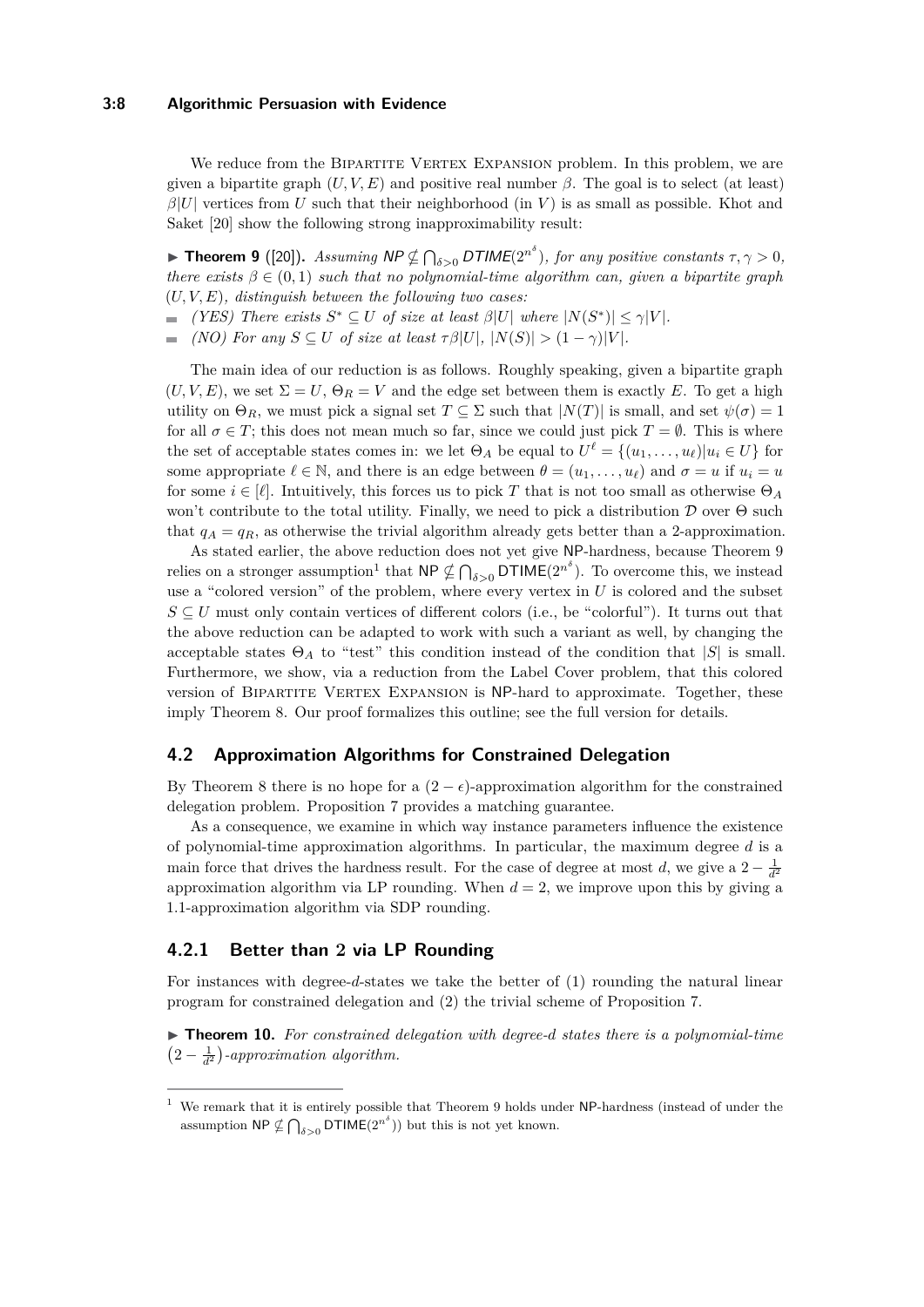**Proof.** Consider the following integer program for constrained delegation (c.f. [\[14,](#page-18-1) [25\]](#page-19-2)).

$$
\max \sum_{\theta \in \Theta} c_{\theta} q_{\theta} \tag{1a}
$$

s.t. 
$$
\sum_{\sigma \in N(\theta)} \psi_{\sigma} \ge c_{\theta}, \quad \text{for all } \theta \in \Theta_A
$$
 (1b)

$$
\sum_{\sigma \in N(\theta)} \psi_{\sigma} \le |N(\theta)| (1 - c_{\theta}) \quad \text{ for all } \theta \in \Theta_R
$$
 (1c)

<span id="page-8-1"></span><span id="page-8-0"></span>
$$
\psi_{\sigma} \in \{0, 1\}, \text{for all } \sigma \in \Sigma \quad \text{and} \quad c_{\theta} \in \{0, 1\}, \text{for all } \theta \in \Theta \tag{1d}
$$

The variable  $\psi_{\sigma}$  encodes whether the action is accept or reject for signal  $\sigma$ . The variable  $c_{\theta}$  encodes whether the receiver makes the correct choice when the state of nature is  $\theta$ . Constraint [\(1b\)](#page-8-0) states that, if  $\theta \in \Theta_A$ , she can't make the correct choice when she rejects all signals available from  $\theta$ . Constraint [\(1c\)](#page-8-1) states that, if  $\theta \in \Theta_R$ , making the correct choice means rejecting all signals available from  $\theta$ ; the  $|N(\theta)|$  term ensures that the constraint can still be satisfied even when  $c_{\theta} = 0$ .

Our algorithm first solves the linear relaxation of this integer program; let  $\hat{\psi}_{\sigma}$  and  $\hat{c}_{\theta}$  be the fractional optimum. We round this solution by setting  $\psi_{\sigma} = 1$  with probability  $\hat{\psi}_{\sigma}$ , and 0 otherwise. We can optimally pick  $c_{\theta}$  given the  $\psi_{\sigma}$ 's. The rounded solution is feasible by definition; we show that it is a good approximation to the optimal LP value, i.e.,  $\sum_{\theta \in \Theta} \hat{c}_{\theta} q_{\theta}$ .

Let  $G = \frac{1}{|\Theta_A|} \sum_{\theta \in \Theta_A} \hat{c}_{\theta} q_{\theta}$  and  $B = \frac{1}{|\Theta_B|} \sum_{\theta \in \Theta_B} \hat{c}_{\theta} q_{\theta}$  be the average contribution to the LP objective from the acceptable and rejectable states, respectively. The LP value is  $G[\Theta_A] + B[\Theta_R]$ . We start by showing the following lower bound on the expected value of the rounded solution.

<span id="page-8-4"></span>
$$
\blacktriangleright \textbf{ Lemma 11. } \mathbb{E}[\sum_{\theta \in \Theta} c_{\theta} q_{\theta}] \geq \frac{G|\Theta_A|}{d} + q_R(1-d) + dB|\Theta_R|.
$$

**Proof.** First, consider a state  $\theta \in \Theta_A$ . The probability that  $c_\theta = 1$  is at least the probability that we rounded one of the  $\psi_{\sigma}$  variables to 1, for  $\sigma \in N(\theta)$ , i.e.,

<span id="page-8-2"></span>
$$
\mathbf{Pr}\left[c_{\theta} = 1\right] \ge \max_{\sigma \in N(\theta)} \hat{\psi}_{\sigma} \ge \frac{\hat{c}_{\theta}}{|N(\theta)|} \ge \frac{\hat{c}_{\theta}}{d} \quad , \tag{2}
$$

where we used the fact that  $\hat{c}_{\theta}$  satisfies Constraint [\(1b\)](#page-8-0). For a state  $\theta \in \Theta_R$ , the probability that  $c_{\theta} = 1$  is exactly the probability that none of its signals were selected, which is  $\prod_{\sigma \in N(\theta)} (1 - \hat{\psi}_{\sigma}) \geq 1 - \sum_{\sigma \in N(\theta)} \hat{\psi}_{\sigma}$ . Thus

<span id="page-8-3"></span>
$$
\Pr\left[c_{\theta}=1\right] \ge 1 - \sum_{\sigma \in N(\theta)} \hat{\psi}_{\sigma} \ge 1 - |N(\theta)| (1 - \hat{c}_{\theta}) \ge 1 - d + d\hat{c}_{\theta} \quad , \tag{3}
$$

where we used the fact that  $\hat{c}_{\theta}$  satisfies Constraint [\(1c\)](#page-8-1). Adding up [\(2\)](#page-8-2) and [\(3\)](#page-8-3), the expected value of our rounded solution is

$$
\mathbb{E}\left[\sum_{\theta\in\Theta}c_{\theta}q_{\theta}\right] \geq \sum_{\theta\in\Theta_A} \frac{q_{\theta}\hat{c}_{\theta}}{d} + \sum_{\theta\in\Theta_R} q_{\theta}(1-d+d\hat{c}_{\theta}) \geq \frac{G|\Theta_A|}{d} + q_R(1-d) + dB|\Theta_R|.
$$

# **I T C S 2 0 2 1**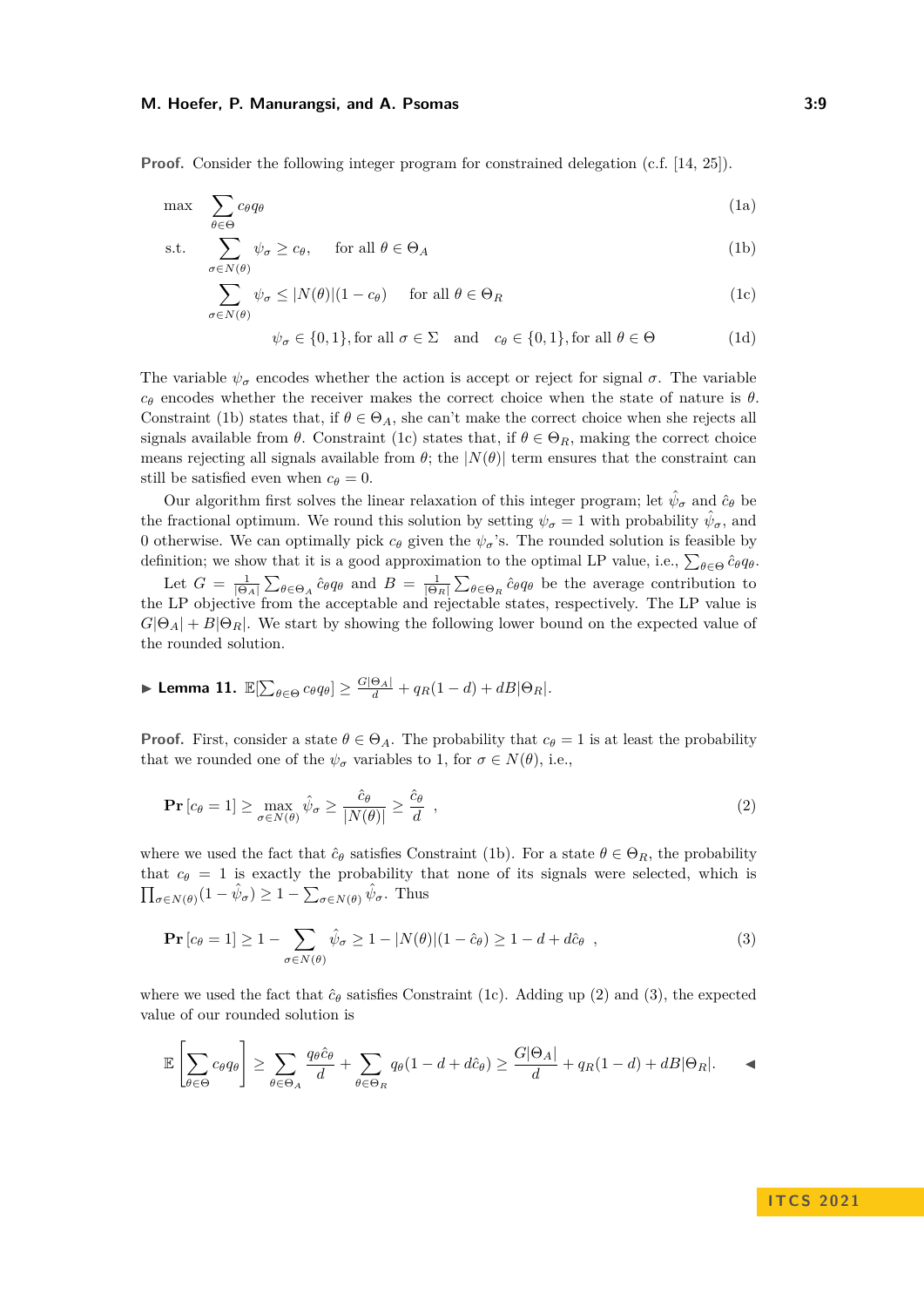#### **3:10 Algorithmic Persuasion with Evidence**

Our final algorithm, i.e., the better of the trivial scheme and the rounded LP solution, has expected value at least  $\max\{q_A, q_R, \mathbb{E}[\sum_{\theta \in \Theta} c_{\theta} q_{\theta}]\}$ . We have that

$$
\left(2d - \frac{1}{d}\right) \max\left\{q_A, q_R, \mathbb{E}\left[\sum_{\theta \in \Theta} c_{\theta}q_{\theta}\right]\right\} \ge \left(d - \frac{1}{d}\right)q_A + (d - 1)q_R + \mathbb{E}\left[\sum_{\theta \in \Theta} c_{\theta}q_{\theta}\right]
$$
  
\nLemma 11  
\n
$$
\ge \left(d - \frac{1}{d}\right)q_A + (d - 1)q_R + \frac{G|\Theta_A|}{d} + q_R(1 - d) + dB|\Theta_R|
$$
  
\n
$$
\stackrel{(G|\Theta_A| \le q_A)}{\ge} dG|\Theta_A| + dB|\Theta_R|,
$$

which is  $d$  times the value of the optimum fractional value of the LP. The theorem follows.  $\blacktriangleleft$ 

### **4.2.2 Better than 2 via Semidefinite Programming**

In this subsection we give a 1.1-approximation algorithm for constrained delegation with degree-2 states, where every state of nature  $\theta$  has at most two allowed signals,  $\sigma_u$  and  $\sigma_v$ . The approach stems from an observation that the problem belongs to the class of *constraint satisfaction problems (CSPs)*; we make use of the toolbox for semidefinite program (SDP) rounding in approximating CSPs (e.g. [\[15,](#page-18-16) [12,](#page-18-17) [21\]](#page-18-18)).

Consider the integer program [\(4a\)](#page-9-0) for our problem below. We assume w.l.o.g. that every state has *exactly* two adjacent signals; if there is a state  $\theta$  with a single neighbor  $\sigma$ , we can add a parallel edge  $(\theta, \sigma)$  in *H* and the analysis remains valid. Note that the integer program here is *not* the same as the one used in the previous subsection. An intuitive reason for the change is that the variables  $c_\theta$  there are redundant: given  $\{\psi_\sigma\}_{\sigma \in \Sigma}$ , the values of  ${c_{\theta}}$ *θ*<sub> $\theta \in \Theta$ </sub> are already fixed. In particular, each  $c_{\theta}$  can be expressed as a degree-*d* polynomial<sup>[2](#page-9-1)</sup> in  $\{\psi_{\sigma}\}_{{\sigma}\in N(\theta)}$ , which is exactly how the integer program below is written.

<span id="page-9-0"></span>
$$
x \in \{-1, 1\}^m \quad \frac{1}{4} \sum_{\theta \in \Theta_A} (3 - x_i - x_j - x_i x_j) q_\theta + \frac{1}{4} \sum_{\theta \in \Theta_R} (1 + x_i + x_j + x_i x_j) q_\theta
$$
  

$$
\theta = (\sigma_i, \sigma_j)
$$
 (4a)

In the program above  $x_i = -1$  is interpreted as accepting when the signal is  $\sigma_i$ . One can check that  $\frac{1}{4}(3 - x_i - x_j - x_ix_j)$  is equal to 1 iff at least one of  $x_i, x_j$  is  $-1$  (and zero otherwise), i.e., a state of nature  $\theta \in \Theta_A$  contributes to the objective only when at least one of its allowed signals is accepted. Similarly,  $\frac{1}{4}(1 + x_i + x_j + x_ix_j)$  is equal to 1 if and only if both  $x_i$  and  $x_i$  are equal to 1.

We will solve the semidefinite relaxation of this program, and give a rounding algorithm. The SDP is the following, where we replaced  $x_i$  by  $w_i$ , to distinguish these vector variables from the variables of our integer program above.

<span id="page-9-1"></span><sup>&</sup>lt;sup>2</sup> Note that linear functions do not suffice to express  $c_{\theta}$ . In particular, if we rewrite [\(1c\)](#page-8-1) for  $\theta = (\sigma_i, \sigma_j)$ as  $c_{\theta} \leq 1 - \frac{\psi_{\sigma_i} + \psi_{\sigma_j}}{2}$ , then it is still possible to have  $c_{\theta} = 1/2$  when  $\psi_{\sigma_i} = 1, \psi_{\sigma_j} = 0$ .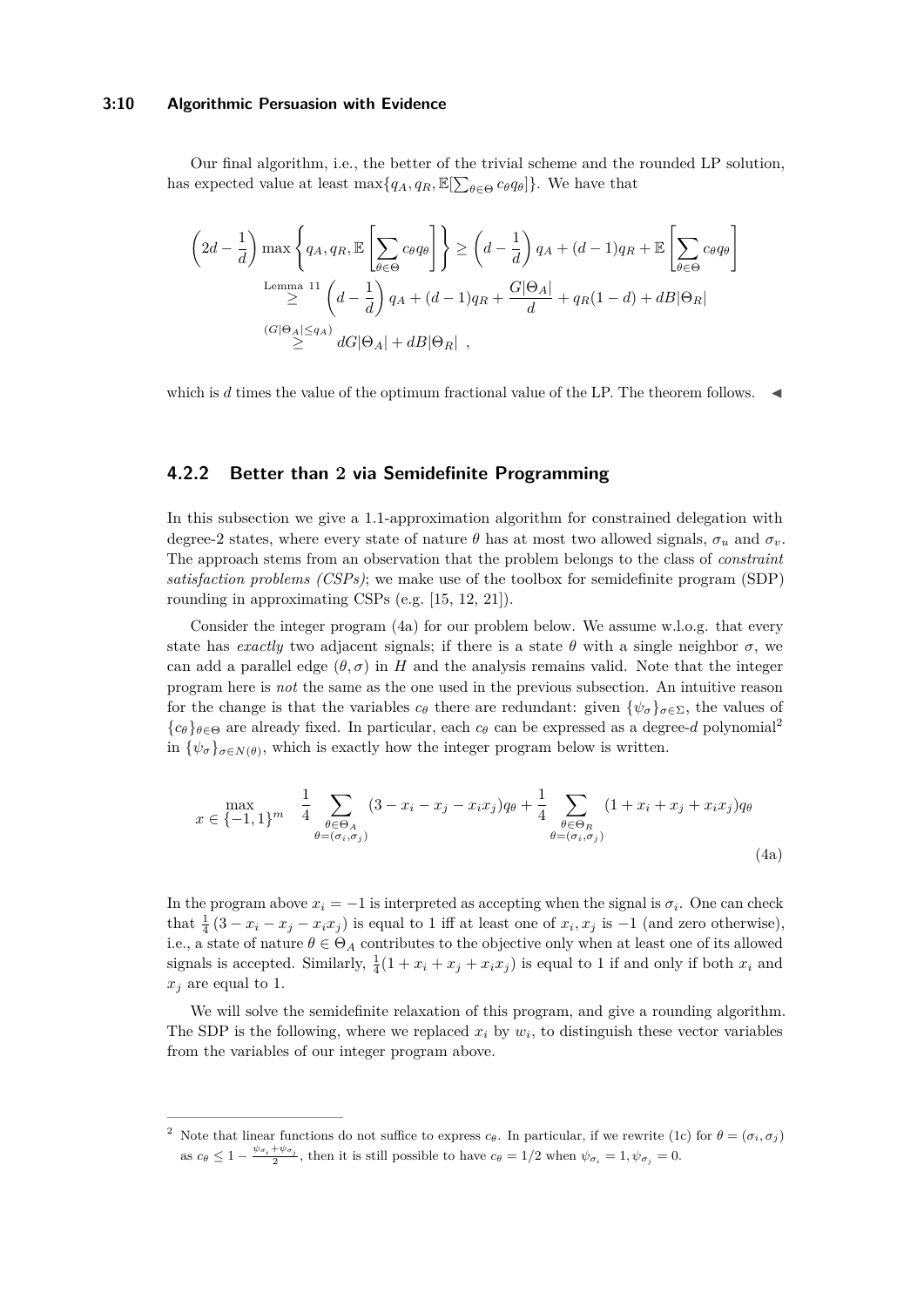$$
\max \frac{1}{4} \sum_{\theta = (\sigma_i, \sigma_j) \in \Theta_A} (3 - w_i \cdot w_0 - w_j \cdot w_0 - w_i \cdot w_j) q_\theta + \frac{1}{4} \sum_{\theta = (\sigma_i, \sigma_j) \in \Theta_R} (1 + w_i \cdot w_0 + w_j \cdot w_0 + w_i \cdot w_j) q_\theta \tag{5a}
$$

$$
s.t. \t w_i \t w_i = 1 \t for all  $i \in [m] \cup \{0\}$ \t(5b)
$$

 $w_i \cdot w_0 + w_j \cdot w_0 + w_i \cdot w_j \ge -1$  for all  $i, j \in [m]$  (5c)

$$
-w_i \cdot w_0 + w_j \cdot w_0 - w_i \cdot w_j \ge -1 \quad \text{for all } i, j \in [m]
$$
\n
$$
(5d)
$$

<span id="page-10-4"></span><span id="page-10-2"></span><span id="page-10-1"></span><span id="page-10-0"></span>
$$
-w_i \cdot w_0 - w_j \cdot w_0 + w_i \cdot w_j \ge -1 \quad \text{for all } i, j \in [m]
$$
 (5e)

$$
w_i \in \mathbb{R}^{m+1} \quad \text{ for all } i \in [m] \cup \{0\}
$$

Constraint [\(5b\)](#page-10-0) is standard. Constraints [\(5c\)](#page-10-1)-[\(5e\)](#page-10-2) encode the triangle inequalities, which are satisfied by every valid solution to the original program; these strengthen the relaxation a bit (see [\[12,](#page-18-17) [21\]](#page-18-18)). Let  $V_{SDP}$  denote the optimal value of this semidefinite program (SDP). We generally cannot find the exact solution to an SDP, but it is possible to find a feasible solution with value at least  $V_{SDP} - \epsilon$  in time polynomial in  $1/\epsilon$  (see [\[1\]](#page-18-19)). In our analysis we will (as is typically the case) ignore the  $\epsilon$  factor as it can be made arbitrarily small given sufficient time.

It is known that the SDP written above provides the optimal approximation achievable in polynomial time for any 2-CSPs [\[22,](#page-18-20) [23\]](#page-18-21) including our problem, assuming the Unique Games Conjecture (UGC). However, a generic rounding algorithm from this line of work (see e.g. [\[23\]](#page-18-21)) does not give a concrete approximation ratio. Below, we describe a specific family of rounding algorithms for which we can provide the concrete approximation ratio of 1.1.

### **Rounding Algorithm**

Given solution vectors  $\{w_0, w_1, \ldots w_m\}$ ,  $w_i \in \mathbb{R}^{m+1}$ , for this SDP we produce a feasible solution  $x_i \in \{-1, 1\}$  (for  $i \in [m]$ ) to the original integer program as follows. Let  $\xi_i = w_0 \cdot w_i$ , and  $\tilde{w}_i = \frac{w_i - \xi_i w_0}{\sqrt{1 - \xi_i^2}}$  be the part of  $w_i$  orthogonal to  $w_0$ , normalized to a unit vector. Our rounding algorithm mostly follows the rounding procedure of [\[21\]](#page-18-18), which they call  $THRESH^-$ . First, pick a  $(m + 1)$ -dimensional vector<sup>[3](#page-10-3)</sup>  $r \sim \mathcal{N}(0, 1)$   $r \in \mathbb{R}^{m+1}$ . Then, set  $x_i = -1$  (which corresponds to accepting signal  $\sigma_i$ ) if and only if  $\tilde{w}_i \cdot r \leq T(\xi_i)$ , where  $T(.)$  is a threshold function, and set  $x_i = 1$  otherwise. Specifically,  $T(x) = \Phi^{-1}(\frac{1-\nu(x)}{2})$  $\frac{\nu(x)}{2}$ , where  $\Phi^{-1}(.)$  is the inverse of the normal distribution function, and  $\nu : [-1,1] \rightarrow [-1,1]$  is a function. Later in the analysis – and this is essentially the point in which various SDP rounding methods diverge from each other, e.g. see [\[26\]](#page-19-3) for the different choices for MAX-2-SAT and MAX-2-AND – we will optimize over a family of  $\nu(.)$ , exploiting structure in our problem, in order to improve our approximation ratio.

### **Generic Analysis**

We now derive a generic analysis for  $THRESH^-$  algorithms; note that these are similar arguments as in [\[21,](#page-18-18) [2\]](#page-18-22). However, in the end, we will pick a different function  $\nu$  than previous works, which results in better approximation ratios for our problem.

<span id="page-10-3"></span><sup>3</sup> In other words, the *i*-th dimension *r<sup>i</sup>* is sampled independently from a Gaussian with zero mean and variance one.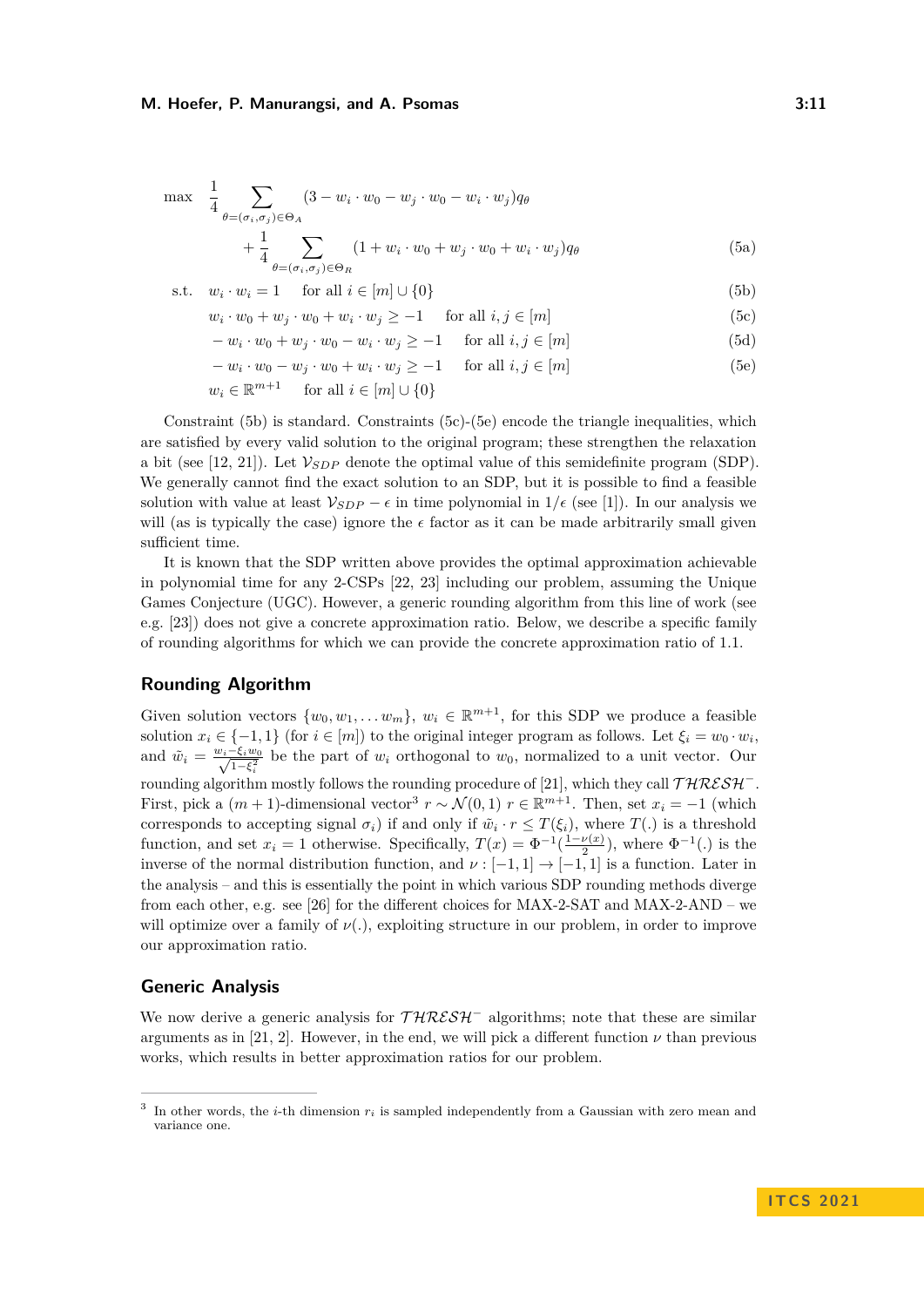### **3:12 Algorithmic Persuasion with Evidence**

First, notice that  $\tilde{w}_i \cdot r$  is a standard  $\mathcal{N}(0,1)$  variable, and therefore by the choice of  $T(.)$ we have that  $\mathbf{Pr}\left[x_i = -1\right] = \frac{1 - \nu(\xi_i)}{2}$ , which implies that

<span id="page-11-0"></span>
$$
\mathbb{E}\left[x_i\right] = \nu(\xi_i) \tag{6}
$$

Now, we need to also analyze the quadratic terms. Let  $\Gamma_c(\mu_1, \mu_2) = Pr[X_1 \le t_1 \text{ and } X_2 \le t_2],$ where  $t_i = \Phi^{-1}(\frac{1-\mu_i}{2})$ , and  $X_1, X_2 \in \mathcal{N}(0,1)$  with covariance *c* (in other words,  $\Gamma_c$  is the bivariate normal distribution function with covariance *c*, with a transformation on the input).

Let  $\rho = w_i w_j$  and  $\tilde{\rho} = \tilde{w}_i \tilde{w}_j = \frac{\rho - \xi_i \xi_j}{\sqrt{1 - \xi_i^2} \sqrt{1 - \xi_j^2}}$  $\frac{\rho - \xi_i \xi_j}{1 - \xi_i^2 \sqrt{1 - \xi_j^2}}$ . Observe that the products  $\tilde{w}_i \cdot r$  and  $\tilde{w}_j \cdot r$ are  $\mathcal{N}(0,1)$  random variables with covariance  $\tilde{\rho}$ . Thus, the probability that  $\tilde{w}_i \cdot r \leq T(\xi_i)$ and  $\tilde{w}_j \cdot r \leq T(\xi_j)$  (i.e., both  $x_i, x_j$  are set to -1) is exactly  $\Gamma_{\tilde{\rho}}(\nu(\xi_i), \nu(\xi_j))$ . The probability that  $x_i = x_j = 1$  is equal to  $\Gamma_{\tilde{\rho}}(-\nu(\xi_i), -\nu(\xi_j))$ . Austrin [\[2,](#page-18-22) Proposition 2.1] shows that  $\Gamma_c(-\mu_1, -\mu_2) = \Gamma_c(\mu_1, \mu_2) + \mu_1/2 + \mu_2/2$ . Using this fact we can calculate the probability that  $x_i = x_j$ , which, in turn, gives that

<span id="page-11-1"></span>
$$
\mathbb{E}\left[x_i x_j\right] = 4\Gamma_{\tilde{\rho}}(\nu(\xi_i), \nu(\xi_j)) + \nu(\xi_i) + \nu(\xi_j) - 1 \tag{7}
$$

With Equations [\(6\)](#page-11-0) and [\(7\)](#page-11-1) at hand we can calculate the expected value of our rounding algorithm (i.e., the expected value of  $(4a)$ ) for every choice of  $\nu$ , and compare it against the value of the SDP in [\(5a\)](#page-10-4). Specifically, we will aim for a term-by-term approximation. Define the following quantities:

$$
\ell_{\nu}^{OR}(\xi_i, \xi_j, \rho) = \frac{3 - \xi_i - \xi_j - \rho}{4 - 2\nu(\xi_i) - 2\nu(\xi_j) - 4\Gamma_{\tilde{\rho}}(\nu(\xi_i), \nu(\xi_j))}
$$
  

$$
\ell_{\nu}^{AND}(\xi_i, \xi_j, \rho) = \frac{1 + \xi_i + \xi_j + \rho}{2\nu(\xi_i) + 2\nu(\xi_j) + 4\Gamma_{\tilde{\rho}}(\nu(\xi_i), \nu(\xi_j))},
$$

and let

$$
\ell^{OR}(\nu) = \min_{\xi_i, \xi_j, \rho} \ell^{OR}_{\nu}(\xi_i, \xi_j, \rho) \quad \text{and} \quad \ell^{AND}(\nu) = \min_{\xi_i, \xi_j, \rho} \ell^{AND}_{\nu}(\xi_i, \xi_j, \rho) ,
$$

where the minimization is over all choices of  $\xi_i, \xi_j, \rho \in [-1, 1]$  that satisfy the triangle inequalities (Constraints [\(5c\)](#page-10-1)-[\(5e\)](#page-10-2)). It is now straightforward to see that the term-by-term analysis implies that, for any choice of *ν*, our approximation ratio is at most  $\max\{\ell^{OR}(\nu), \ell^{AND}(\nu)\}.$ 

### **Choosing** *ν* **and Putting Things Together**

We are left to choose the function  $\nu$  that results in the smallest approximation ratio  $\max\{\ell^{OR}(\nu), \ell^{AND}(\nu)\}\$ . We consider a rounding function of the form  $\nu(y) = \alpha \cdot y + \beta$ for parameters  $\alpha, \beta$  to be chosen. Using extensive computational effort, we found that  $\alpha = 0.8825$  and  $\beta = 0.0384$  perform well. Once we have a choice for  $\alpha$  and  $\beta$ , it remains to prove the approximation ratio.

We have a computer-assisted proof showing that the approximation ratio is at most 1.1; our computer-based proof approach is similar to that of [\[26\]](#page-19-3). Roughly speaking, we divide the cube  $(\xi_i, \xi_j, \rho) \in [-1, 1]^3$  into a certain number of subcubes. For each subcube, we (numerically) compute an upper bound to  $\max\{\ell_{\nu}^{OR}(\xi_i,\xi_j,\rho),\ell_{\nu}^{AND}(\xi_i,\xi_j,\rho)\}\.$  If this upper bound is already at most 1.1, then we are finished with the subcube. Otherwise, we divide it further into a certain number of subcubes. By continuing this process, we eventually manage to show that for the whole region  $[-1, 1]^3$  that satisfies the triangle inequalities, the ratio must be at most 1.1, as desired. (The smallest subcube our proof considers has edge length 0.00078.)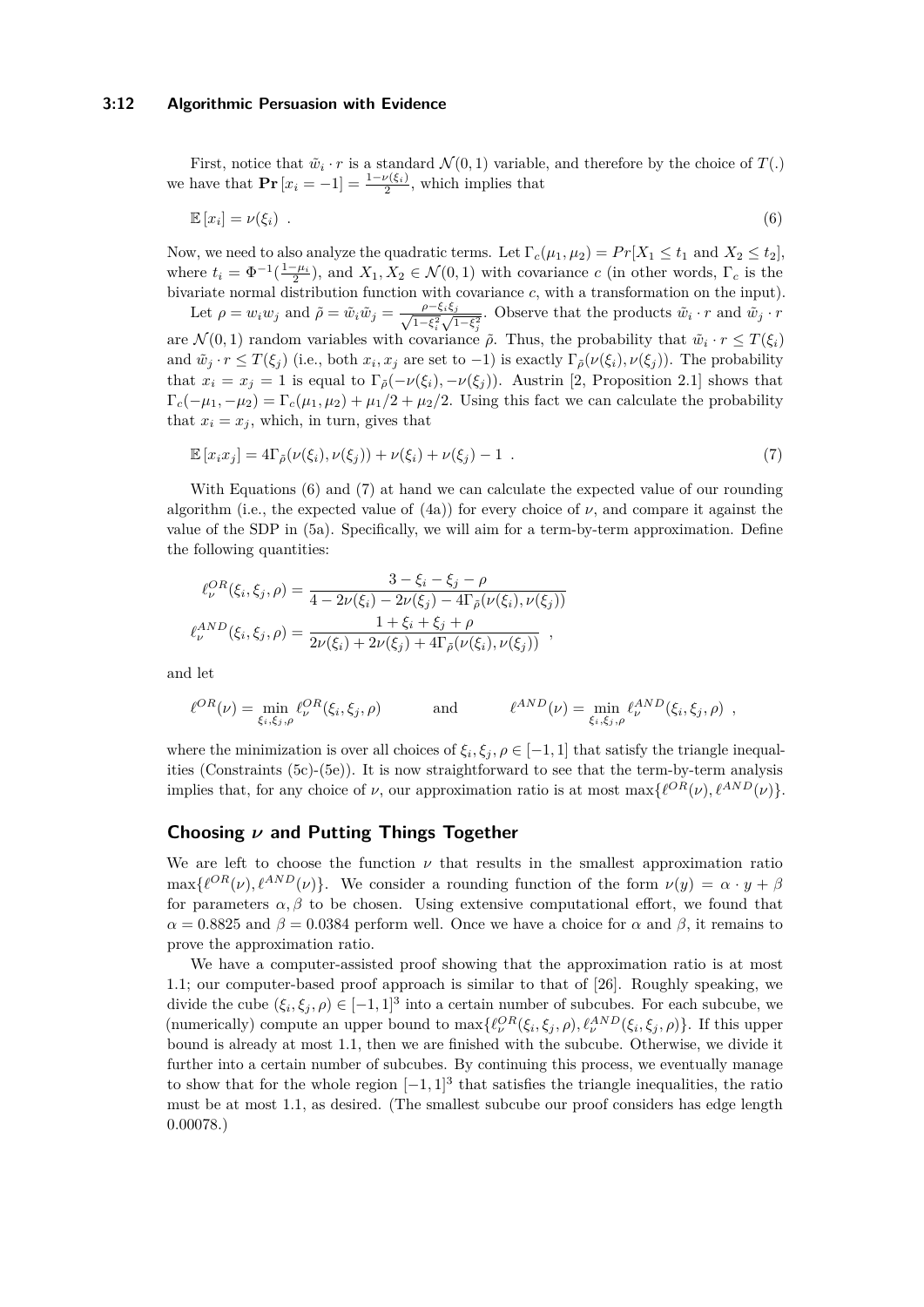### **Comparison to Prior Work**

As stated earlier, our algorithm, with the exception of the choice of  $\nu$ , is similar to [\[21\]](#page-18-18) and the follow-up works (e.g. [\[2,](#page-18-22) [26\]](#page-19-3)). However, perhaps surprisingly, we end up with a better approximation ratio than the MAX 2-AND problem<sup>[4](#page-12-0)</sup>, whose approximation ratio is known to be at least 1.143 assuming the UGC [\[3\]](#page-18-23). To understand the difference, recall that MAX 2-AND can be written as  $\max_{\frac{1}{4}} \sum_{(i,j,b_i,b_j)} (1 + b_i x_i + b_j x_j + b_i b_j x_i x_j)$  where  $b_i, b_j \in \{\pm 1\}$  (representing whether the variable is negated in the clause). This is very similar to our problem [\(4a\)](#page-9-0), except that MAX 2-AND has the aforementioned  $b_i, b_j$ -terms for negation. It turns out that this is also the cause that we can achieve better approximation ratio. Specifically, these negation terms led previous works [\[21,](#page-18-18) [2,](#page-18-22) [26,](#page-19-3) [3\]](#page-18-23) to only consider *ν* that is an odd function, i.e.,  $\nu(y) = \nu(-y)$  for all  $x \in [-1,1]$ . For example, Austrin [\[2\]](#page-18-22) considers a function of the form  $\nu(y) = \alpha \cdot y$ . We note here that, due to the aforementioned UGC-hardness of Max 2-AND, we cannot hope to get an approximation ratio smaller than 1.143 using odd *ν*. Nonetheless, since we do not have "negation" in our problem, we are not only restricted to odd  $\nu$ , allowing us to consider a more general family of the form  $\nu(y) = \alpha \cdot y + \beta$  for  $\beta \neq 0$ . This ultimately leads to our better approximation ratio.

# **5 Constrained Persuasion**

Let us now turn to the constrained persuasion problem. The sender first commits to a signaling scheme  $\varphi$ , which she then uses to transmit information to the receiver, once the state of nature is revealed. Given that the sender has commitment power and the receiver knows  $\varphi$ , the receiver picks action A if and only if conditioned on receiving signal  $\sigma$ , the expected utility of A is more than R, i.e.,

$$
\sum_{\theta \in N(\sigma) \cap \Theta_A} \varphi(\theta, \sigma) \ge \sum_{\theta \in N(\sigma) \cap \Theta_R} \varphi(\theta, \sigma)
$$

or, equivalently,  $2 \cdot \sum_{\theta \in N(\sigma) \cap \Theta_A} \varphi(\theta, \sigma) \ge \sum_{\theta \in N(\sigma)} \varphi(\theta, \sigma)$ .

In this case, we say that  $\sigma$  is an *accept signal*, otherwise we call  $\sigma$  a *reject signal*. An optimal signaling scheme *ϕ* <sup>∗</sup> maximizes the expected utility of the sender, i.e., the total probability associated with accept signals. Note that if both accepting and rejecting are optimal actions for the receiver, we assume that she breaks ties in favor of the sender (so, in our case, accept). This mild assumption is standard in economic bilevel problems (e.g., when indifferent between buying and not buying, a potential customer is usually assumed to buy) and is often without loss of generality. This way we avoid obfuscating technicalities in the definition of optimal schemes *ϕ* ∗ .

We study the computational complexity of finding  $\varphi^*$  and polynomial-time approximation algorithms. In general, approximating  $\varphi^*$  can be an extremely hard problem, even in the constrained persuasion problem. Our first insight in Section [5.1](#page-13-0) is that the main source of hardness in the problem is deciding the optimal set of accept signals. We then provide a simple 2*n*-approximation algorithm and a  $n^{1-\epsilon}$ -hardness in Section [5.2.](#page-13-1) The PTAS and the matching strong NP-hardness for instances with unique accepts is discussed in Section [5.3.](#page-14-0)

<span id="page-12-0"></span><sup>4</sup> This is the problem where we are given a set of clauses, each of which is an AND of two literals. The goal is to assign the variables as to maximize the number of satisfied clauses.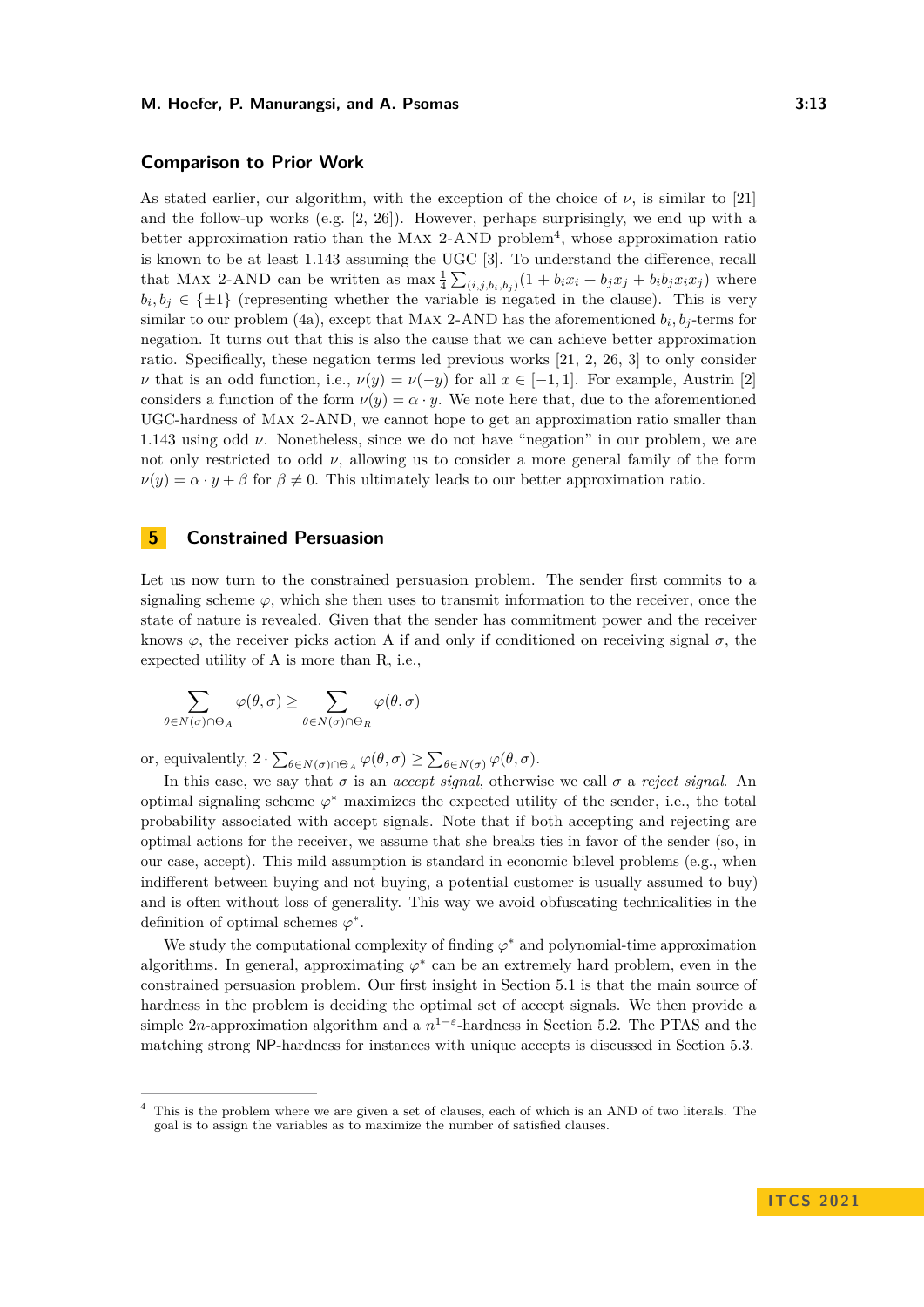### **3:14 Algorithmic Persuasion with Evidence**

## <span id="page-13-0"></span>**5.1 Signal Partitions**

A signaling scheme  $\varphi$  partitions the signal space  $\Sigma$  into  $(\Sigma_A, \Sigma_R)$ , in the sense that the receiver takes action *A* if and only if she gets signal *σ* ∈ Σ*<sup>A</sup>* (and *R* for Σ*R*). Determining this partition of the signal set turns out to be the main source of computational hardness of finding  $\varphi^*$ : Given an optimal partition of the signal set, the reduced problem of computing appropriate optimal signaling probabilities is solved with a linear program.

We prove this result in a general case of the persuasion problem, in which the receiver has an arbitrary finite set  $A$  of actions. Moreover, sender and receiver can have utilities  $u_s, u_r : \mathcal{A} \times \Theta \to \mathbb{R}$  that yield arbitrary positive or negative values for every (state of nature, action)-pair.

<span id="page-13-3"></span>**► Proposition 12.** *Given a partition*  $P = (\Sigma_a)_{a \in \mathcal{A}}$  *of the signal space such that the receiver's best action for a signal*  $\sigma \in \Sigma_a$  *is action a, an optimal signaling scheme*  $\varphi_P^*$  *for the general persuasion problem that (1) implements these receiver preferences and (2) maximizes the sender utility, can be computed by solving a linear program of polynomial size.*

**Proof.** Given  $P = (\Sigma_a)_{a \in \mathcal{A}}$ , consider the following linear program [\(8\)](#page-13-2).

<span id="page-13-2"></span>Max. 
$$
\sum_{a \in \mathcal{A}} \sum_{\sigma \in \Sigma_a} \sum_{\theta \in N(\sigma)} x_{\theta, \sigma} \cdot u_s(a, \theta)
$$
  
s.t. 
$$
\sum_{\theta \in N(\sigma)} x_{\theta, \sigma} \cdot u_r(a, \theta) \ge \sum_{\theta \in N(\sigma)} x_{\theta, \sigma} \cdot u_r(a', \theta) \quad \text{for all } a \in \mathcal{A}, \sigma \in \Sigma_a, a' \in \mathcal{A}
$$

$$
\sum_{\sigma \in N(\theta)} x_{\theta, \sigma} = q_{\theta} \quad \text{for all } \theta \in \Theta
$$

$$
x_{\theta, \sigma} \ge 0 \quad \text{for all } \sigma \in \Sigma, \theta \in N(\sigma)
$$
(8)

For each  $\sigma \in \Sigma_a$  and every action  $a' \neq a$  we must satisfy that  $\mathbb{E}[u_r(a, \theta) | \sigma] \geq$  $\mathbb{E}[u_r(a',\theta) | \sigma]$ , encoded by the first constraint. The other two constraints encode the feasibility of the scheme. Subject to these constraints, the objective is to maximize the expected utility of the sender. An optimal LP-solution  $x^*$  directly implies an optimal signaling scheme  $\varphi_P^*(\theta, \sigma) = x^*_{\theta}$ *θ,σ*. <sup>J</sup>

## <span id="page-13-1"></span>**5.2 A 2***n***-Approximation Algorithm and Hardness**

Going back to constrained persuasion with binary actions, we start by giving a simple 2*n*-approximation algorithm. First, we give a useful benchmark for the optimal scheme.

<span id="page-13-4"></span>► **Lemma 13.** *An optimal signaling scheme*  $\varphi^*$  *yields a sender utility of at most* min $\{1, 2q_A\}$ *.* 

**Proof.** The upper bound of 1 is trivial.  $\varphi^*$  partitions the signal space into  $(\Sigma_A, \Sigma_R)$ , the accept and reject signals, respectively. The expected utility of the sender is

$$
\sum_{\sigma \in \Sigma_A} \sum_{\theta \in N(\sigma)} \varphi^*(\theta, \sigma) \leq \sum_{\sigma \in \Sigma_A} \sum_{\theta \in N(\sigma) \cap \Theta_A} 2 \cdot \varphi^*(\theta, \sigma) \leq 2 \sum_{\theta \in \Theta_A} q_\theta = 2 \cdot q_A \quad \blacktriangleleft
$$

Our simple algorithm considers the *m* partitions with a single accept signal  $\Sigma_A = \{\sigma\}$ , for every  $\sigma \in \Sigma$ . For each such partition, the algorithm determines an optimal scheme and then picks the best one, among all *m* partitions. Instead of solving the LP of Proposition [12,](#page-13-3) given a proposed partition we proceed as follows. Assign as much probability mass from  $\Theta_A \cap N(\sigma)$  to  $\sigma$  and at most the same amount from  $\Theta_R \cap N(\sigma)$  – this ensures that  $\sigma$  is an accept signal. The remaining probability mass is assigned arbitrarily to other signals. Note that if this is impossible, there is no scheme that makes  $\sigma$  an accept signal.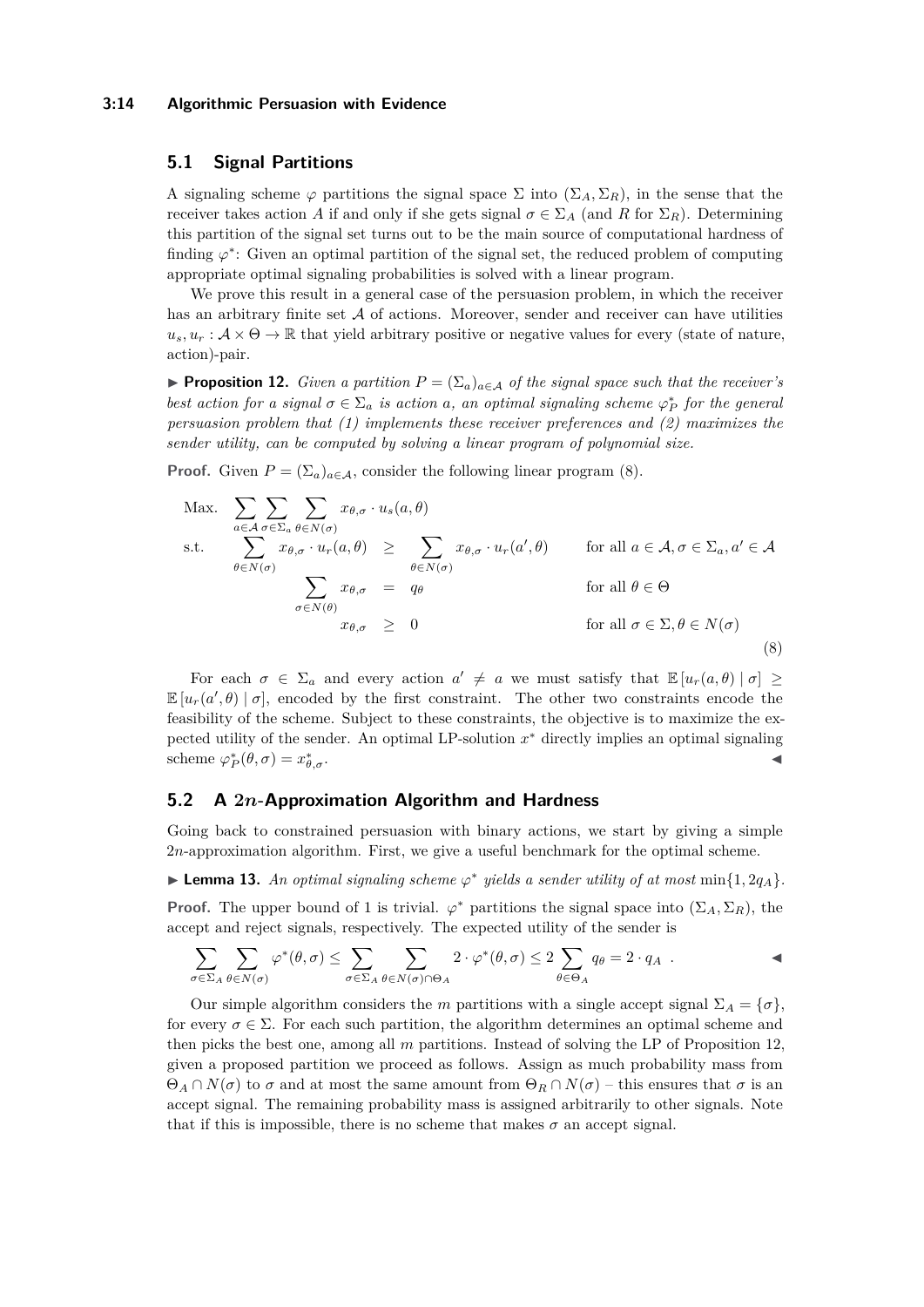I **Proposition 14.** *For constrained persuasion there is a* 2*n-approximation algorithm that runs in polynomial time.*

**Proof.** Suppose  $\theta' \in \Theta_A$  is an acceptable state from which  $\varphi^*$  assigns the largest amount to accept signals, i.e.,  $\theta' = \arg \max_{\theta \in \Theta_A} \sum_{\sigma \in \Sigma_A \cap N(\theta)} \varphi^*(\theta, \sigma)$ . Clearly, the optimum accumulates on the accept signals at most *n* times this probability mass from the set of acceptable states, and at most the same from rejectable states. Hence,  $\sum_{\sigma \in \Sigma_A \cap N(\theta')} \varphi^*(\theta', \sigma) < q_{\theta'}$  is at least a  $1/(2n)$ -fraction of the optimal sender utility.

Consider the accept signals  $\Sigma_A$  in  $\varphi^*$  and any such signal  $\sigma' \in N(\theta') \cap \Sigma_A$ . When our algorithm checks the partition with  $\sigma'$  as the unique accept signal, it finds a feasible scheme, since the optimum scheme makes  $\sigma'$  an accept signal and the algorithm only assigns more probability from  $\Theta_A$  to  $\sigma'$ . The value of this solution is at least  $q_\theta$  $\alpha$  . The set of  $\mathcal{A}$ 

In addition to this simple algorithm, we show a number of strong hardness results for constrained persuasion. The proofs of the following two theorems can be found in the full version.

**Find 15.** For any constant  $\varepsilon > 0$ , constrained persuasion is NP-hard to approximate *within a factor of*  $n^{1-\epsilon}$ , even for instances with degree-2 states and degree-1 accepts.

For instances with degree-1 rejects a similar result follows with a slightly different reduction.

**Figure 16.** For any constant  $\varepsilon > 0$ , constrained persuasion is NP-hard to approximate *within a factor of*  $n^{1-\epsilon}$ , even for instances with degree-1 rejects.

### <span id="page-14-0"></span>**5.3 Unique Accepts**

In this section, we examine instances in which there is only a single acceptable state, for which we prove NP-hardness and give a PTAS. It will be convenient to state a lemma which allows us to get a better handle on the sender utility in an optimal signaling scheme for a given signal partition. This lemma will be helpful in both our hardness and algorithm analyses.

To state this lemma, we need some additional notation: for every subset  $\tilde{\Sigma} \subseteq \Sigma$ , we use  $\Theta_R(\tilde{\Sigma})$  to denote  $\{\theta \in \Theta_R \mid N(\theta) \subseteq \tilde{\Sigma}\}$ ; when  $\tilde{\Sigma} = {\sigma}$  is a singleton, we write  $\Theta_R(\sigma)$  in place of  $\Theta_R(\{\sigma\})$  for brevity. Moreover, let  $N(\tilde{\Sigma})$  denote  $\bigcup_{\sigma \in \tilde{\Sigma}} N(\sigma)$ . The lemma can now be stated as follows.

<span id="page-14-1"></span>**Lemma 17.** Suppose that there exists a unique accept state  $\theta_a$ . For any partition  $P =$  $(\Sigma_A, \Sigma_R)$  *of the signal space such that*  $\Sigma_A \neq \emptyset$ *, we have* 

- **1.** *There exists a signaling scheme*  $\varphi$  *such that every signal in*  $\Sigma_A$  *is accepted and every signal in*  $\Sigma_R$  *is rejected by the receiver if and only if*  $\Sigma_A \subseteq N(\theta_a)$  *and*  $\sum_{\theta \in \Theta_R(\Sigma_A)} q_\theta \leq q_{\theta_a}$ .
- **2.** *When the above condition holds, any optimal signaling scheme ϕ* ∗ *for the sender has utility equal to*  $\min\{2q_{\theta_a}, \sum_{\theta \in N(\Sigma_A)} q_{\theta}\}\$ , and, such a signaling scheme can be computed *in polynomial time.*

We remark that the algorithm for finding  $\varphi^*$  in the above lemma is a simple greedy algorithm that tries to "put as much probability mass from rejectable states as possible" in  $\Sigma_A$  and then use the probability mass of the acceptable state  $\theta_a$  to "balance out" the mass from the rejectable states, so that eventually the signals in  $\Sigma_A$  are accepted. This is in contrast to the generic linear program-based algorithm in Proposition [12.](#page-13-3) The simpler greedy algorithm allows us to consider more concrete conditions and exactly compute the utility as stated in Lemma [17.](#page-14-1)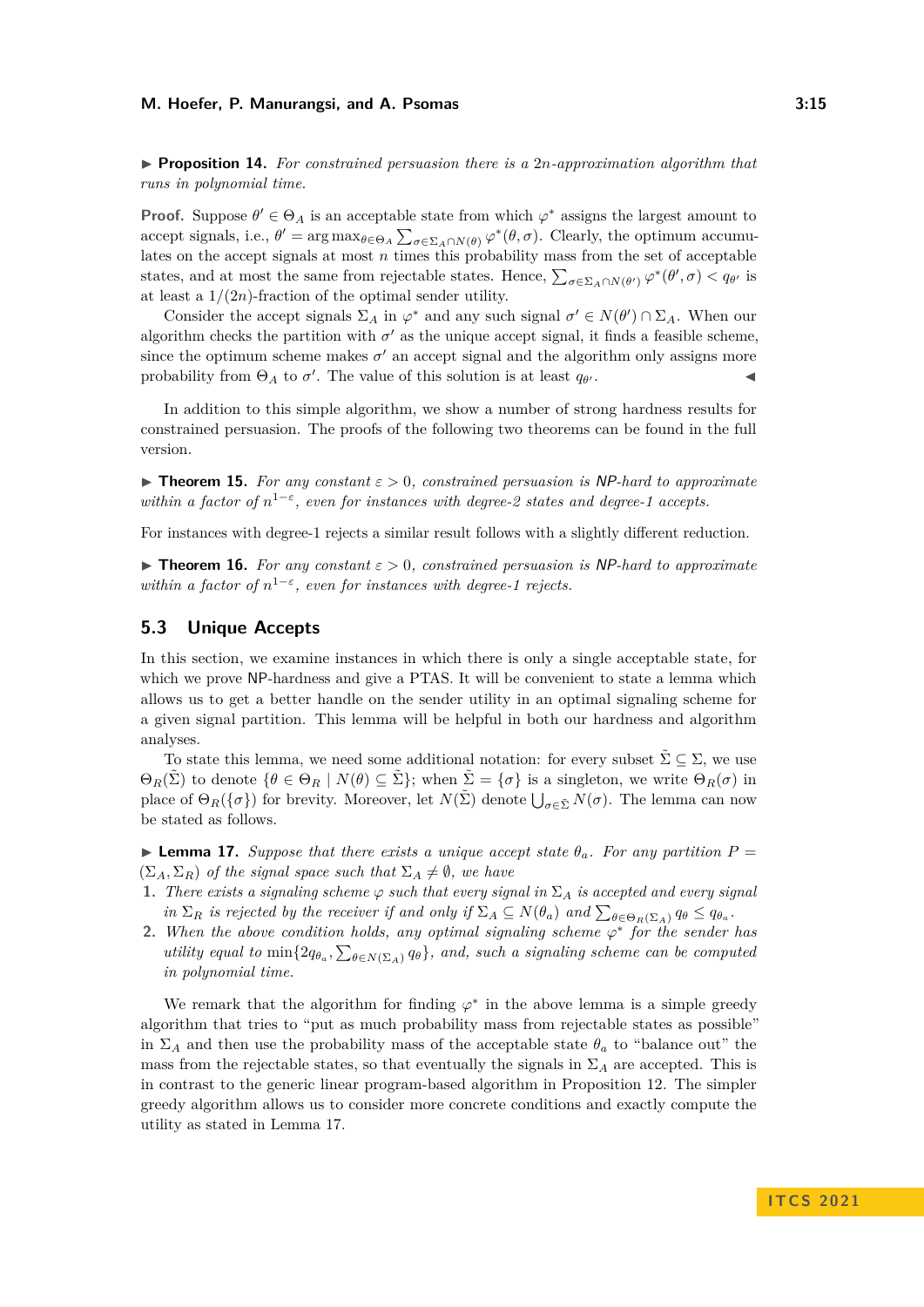#### **3:16 Algorithmic Persuasion with Evidence**

### **Proof of Lemma [17.](#page-14-1)**

**1.** (⇒) First, assume that there is such a signaling scheme *ϕ*. Clearly, every signal not in *N*(*θ*<sub>*a*</sub>) must be rejected, which implies that  $\Sigma_A \subseteq N(\theta_a)$ . Furthermore, for all  $\sigma \in \Sigma_A$ , we must have  $\varphi(\theta_a, \sigma) \ge \sum_{\theta \in N(\sigma) \cap \Theta_R} \varphi(\theta, \sigma)$ . Summing up over all  $\sigma \in \Sigma_A$  gives

$$
q_{\theta_a} \geq \sum_{\sigma \in \Sigma_A} \sum_{\theta \in N(\sigma) \cap \Theta_R} \varphi(\theta, \sigma)
$$
  
 
$$
\geq \sum_{\sigma \in \Sigma_A} \sum_{\theta \in \Theta_R(\Sigma_A)} \varphi(\theta, \sigma) = \sum_{\theta \in \Theta_R(\Sigma_A)} \sum_{\sigma \in \Sigma_A} \varphi(\theta, \sigma) = \sum_{\theta \in \Theta_R(\Sigma_A)} q_{\theta}.
$$

 $(\Leftarrow)$  Assume that  $\emptyset \neq \Sigma_A \subseteq N(\theta_a)$  and  $\sum_{\theta \in \Theta_R(\Sigma_A)} q_\theta \leq q_{\theta_a}$ . We may construct a desired signaling scheme  $\varphi$  as follows. First, we assign  $\varphi(\theta, \sigma)$  arbitrarily for all  $\theta \in \Theta_R(\Sigma_A)$ . Then, we assign  $\varphi(\theta_a, \sigma)$  such that  $\varphi(\theta_a, \sigma) = 0$  for all  $\sigma \notin \Sigma_A$  and that  $\varphi(\theta_a, \sigma) \ge \sum_{\theta \in \Theta_R(\Sigma_A)} \varphi(\theta, \sigma)$  for all  $\sigma \in \Sigma_A$ . The former is possible because  $\Sigma_A \ne \emptyset$ and the latter possible because  $\sum_{\theta \in \Theta_R(\Sigma_A)} q_{\theta} \leq q_{\theta_a}$ . Finally, for each  $\theta \in \Theta_R \setminus \Theta_R(\Sigma_A)$ , assign  $\varphi(\theta, \sigma) = 0$  for all  $\sigma \in \Sigma_A$ . It is straightforward from the construction that this  $\varphi$ is a desired signaling scheme.

**2.** First, we will show that any signaling scheme  $\varphi$  has utility at most min $\{2q_{\theta_a}, \sum_{\theta \in N(\Sigma_A)} q_{\theta}\}\$ for the sender. Observe that the upper bound  $2q_{\theta_a}$  follows trivially from Lemma [13.](#page-13-4) Thus, it suffices for us to prove that the utility is at most  $\sum_{\theta \in N(\Sigma_A)} q_\theta$ . To do so, let us rearrange the utility as follows:

$$
\sum_{\sigma \in \Sigma_A} \sum_{\theta \in N(\sigma)} \varphi(\theta, \sigma) \le \sum_{\theta \in N(\Sigma_A)} \sum_{\sigma \in N(\theta)} \varphi(\theta, \sigma) = \sum_{\theta \in N(\Sigma_A)} q_\theta.
$$

Finally, we construct a signaling scheme  $\varphi^*$  with utility equal to  $\min\{2q_{\theta_a}, \sum_{\theta \in N(\Sigma_A)} q_{\theta}\}.$ The algorithm is a modification of the algorithm from the first part, and it works in four steps:

- For every  $\theta \in \Theta_R(\Sigma_A)$ , assign  $\varphi(\theta, \sigma)$  arbitrarily.
- For every  $\theta \in (N(\Sigma_A) \cap \Theta_R) \setminus \Theta_R(\Sigma_A)$ , assign  $\varphi(\theta, \sigma)$  so that

$$
\sum_{\sigma \in \Sigma_A} \sum_{\theta \in N(\sigma) \cap \Theta_R} \varphi(\theta, \sigma) = \min \{ q_{\theta_a}, \sum_{\theta \in N(\Sigma_A) \cap \Theta_R} q_{\theta} \}.
$$

Note that this step is possible because  $\sum_{\theta \in \Theta_R(\Sigma_A)} q_{\theta} \leq q_{\theta_a}$ . Assign  $\varphi(\theta_a, \sigma)$  so that  $\varphi(\theta_a, \sigma) = 0$  for all  $\sigma \notin \Sigma_A$ , and that

$$
\varphi(\theta_a, \sigma) \ge \sum_{\theta \in N(\sigma) \cap \Theta_R} \varphi(\theta, \sigma)
$$

for all  $\sigma \in \Sigma_A$ . Note that this is possible because, from the previous step, we must have  $\sum_{\sigma \in \Sigma_A} \sum_{\theta \in N(\sigma) \cap \Theta_R} \varphi(\theta, \sigma) \leq q_{\theta_a}$ .

- All other remaining assignments are made arbitrarily in order to turn  $\varphi$  into a feasible signaling scheme.
- It is straightforward to check that  $\varphi^*$  is the desired signaling scheme with utility equal to  $q_{\theta_a}$  + min{ $q_{\theta_a}$ ,  $\sum_{\theta \in N(\Sigma_A) \cap \Theta_R} q_{\theta}$ } = min{ $2q_{\theta_a}$ ,  $\sum_{\theta \in N(\Sigma_A)} q_{\theta}$ }.

With Lemma [17](#page-14-1) ready, we now prove NP-hardness of the problem.

I **Theorem 18.** *Constrained persuasion with unique accepts is* NP*-hard.*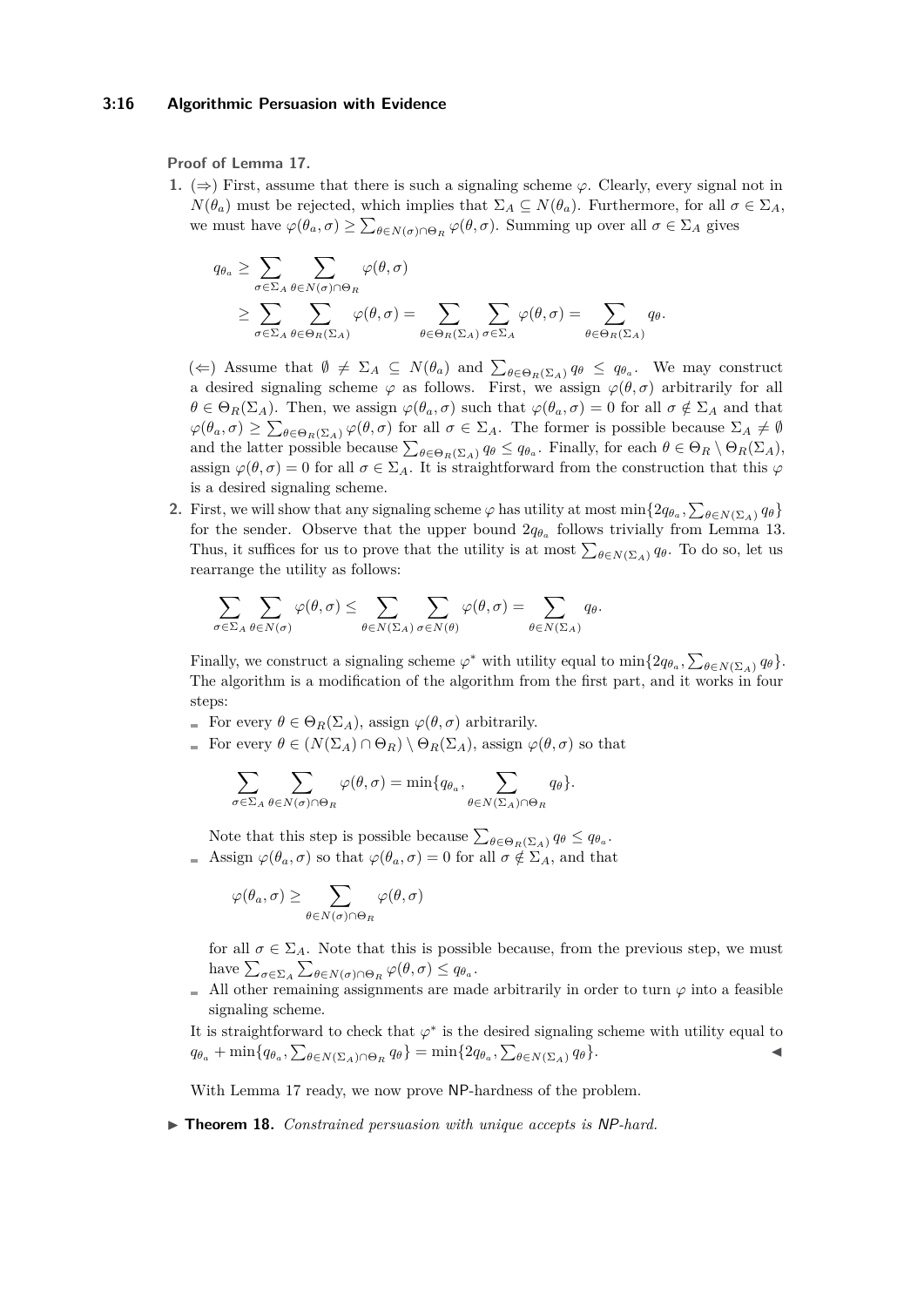**Proof.** We reduce from the MAX-K-VERTEX-COVER problem, where we have a graph  $G = (V, E)$ . The goal is to choose a set V' of k vertices in order to maximize the number of edges incident to at least one vertex in  $V'$ . For every vertex  $v \in V$ , let  $E(v)$  be the set of incident edges, then we try to pick a subset *V*' of *k* vertices to maximize  $|\bigcup_{v \in V'} E(v)|$ .

For each edge  $e \in E$ , we introduce a rejectable state  $\theta_e$  with  $q_{\theta_e} = \frac{1}{(|V|+k)(|E|+1)+2|E|}$ . For each vertex *v* we introduce a signal  $\sigma_v$ . The graph *H* between states and signals expresses the incident property of edges and vertices. In addition, for each signal  $\sigma$ , we introduce an auxiliary rejectable states that have  $\sigma$  as their unique signal. Each auxiliary state  $\theta$  has  $q_{\theta} = \frac{|E|+1}{(|V|+k)(|E|+1)}$  $\frac{|E|+1}{(|V|+k)(|E|+1)+2|E|}$ . Finally, the unique acceptable state  $\theta_a$  is incident to all signals and has probability

$$
q_{\theta_a} = \frac{k(|E|+1) + |E|}{(|V|+k)(|E|+1) + 2|E|}
$$

From Lemma [17,](#page-14-1) the optimal signaling scheme has sender utility equal to

*.*

$$
\max_{\Sigma_A} \min \left\{ 2q_{\theta_a}, \sum_{\theta \in N(\Sigma_A)} q_{\theta} \right\},\,
$$

where the maximum is over non-empty  $\Sigma_A \subseteq \Sigma$  such that  $\sum_{\theta \in \Theta_R(\Sigma_A)} q_\theta \leq q_{\theta_a}$ . Notice that, in our construction, this condition is satisfied iff  $|\Sigma_A| \leq k$ . This means that  $\Sigma_A = {\sigma_v}_{v \in V}$ for some subset  $V'$  of size at most  $k$ . It is also not hard to see that

$$
\min\left\{2q_{\theta_a}, \sum_{\theta \in N(\Sigma_A)} q_{\theta}\right\} = \sum_{\theta \in N(\Sigma_A)} q_{\theta} = \frac{(|V'| + k)(|E| + 1) + |\bigcup_{v \in V'} E(v)|}{(|V| + k)(|E| + 1) + |E|}.
$$

In other words, the utility is maximized iff  $V'$  is an optimal solution to the instance of MAX-K-VERTEX-COVER. Since the latter is NP-hard, we can conclude that constrained persuasion with unique accepts is also NP-hard.

We next give a PTAS for the problem. Before we formalize our PTAS, let us give an informal intuition. Observe that the condition in Lemma [17](#page-14-1) implies that  $q_{\theta_a} \geq$  $\sum_{\sigma \in \Sigma_A} \left( \sum_{\theta \in \Theta_R(\sigma)} q_\theta \right)$ . This latter constraint is a *knapsack constraint*. One generic strategy to solve knapsack problems is to first brute-force enumerate all possibilities of selecting "heavy items", which in our case are the signals with large  $\sum_{\theta \in \Theta_R(\sigma)} q_\theta$ . Then, use a simple greedy algorithm for the remaining "light items". Our PTAS follows this blueprint. However, since neither our constraints nor our objective function are exactly the same as in knapsack problems, we cannot use results from there directly and have to carefully argue the approximation guarantee ourselves.

**► Theorem 19.** For constrained persuasion with unique accepts, for every fixed  $\varepsilon \in (0,1]$ , *Algorithm* [1](#page-17-0) *runs in time*  $m^{O(1/\varepsilon)}n^{O(1)}$  *and outputs* a  $(1+\varepsilon)$  *approximate solution.* 

**Proof.** It is clear that our algorithm runs in time  $m^{O(1/\varepsilon)}n^{O(1)}$ . Let  $\varphi^*$  be any optimal signaling scheme, with utility OPT for the sender. We prove that the utility of  $\varphi_{A L G}$  is at least  $(1 - 0.5\epsilon)$ OPT.

Without loss of generality we assume that the utility of  $\varphi^*$  is non-zero. Now, let  $(\Sigma_A^*, \Sigma_R^*)$ denote the signal partition of  $\varphi^*$ ; since the utility of  $\varphi^*$  is non-zero, we must have  $\Sigma_A^* \neq \emptyset$ . Furthermore, the first item of Lemma [17](#page-14-1) implies that  $\Sigma_A^* \cap \Sigma_{\geq \varepsilon}$  must be of size at most  $1/\varepsilon$ . As a result, our algorithm must consider  $S = (\Sigma_A^* \cap \Sigma_{\geq \varepsilon})$  in the for-loop [\(3\)](#page-17-1). For this particular  $S$ , let  $T'$  denote the largest  $T$  for which Line  $(6)$  is executed. We next consider two cases, based on whether or not we have  $T' = S \cup (\Sigma_{\leq \varepsilon} \cap N(\theta_a)).$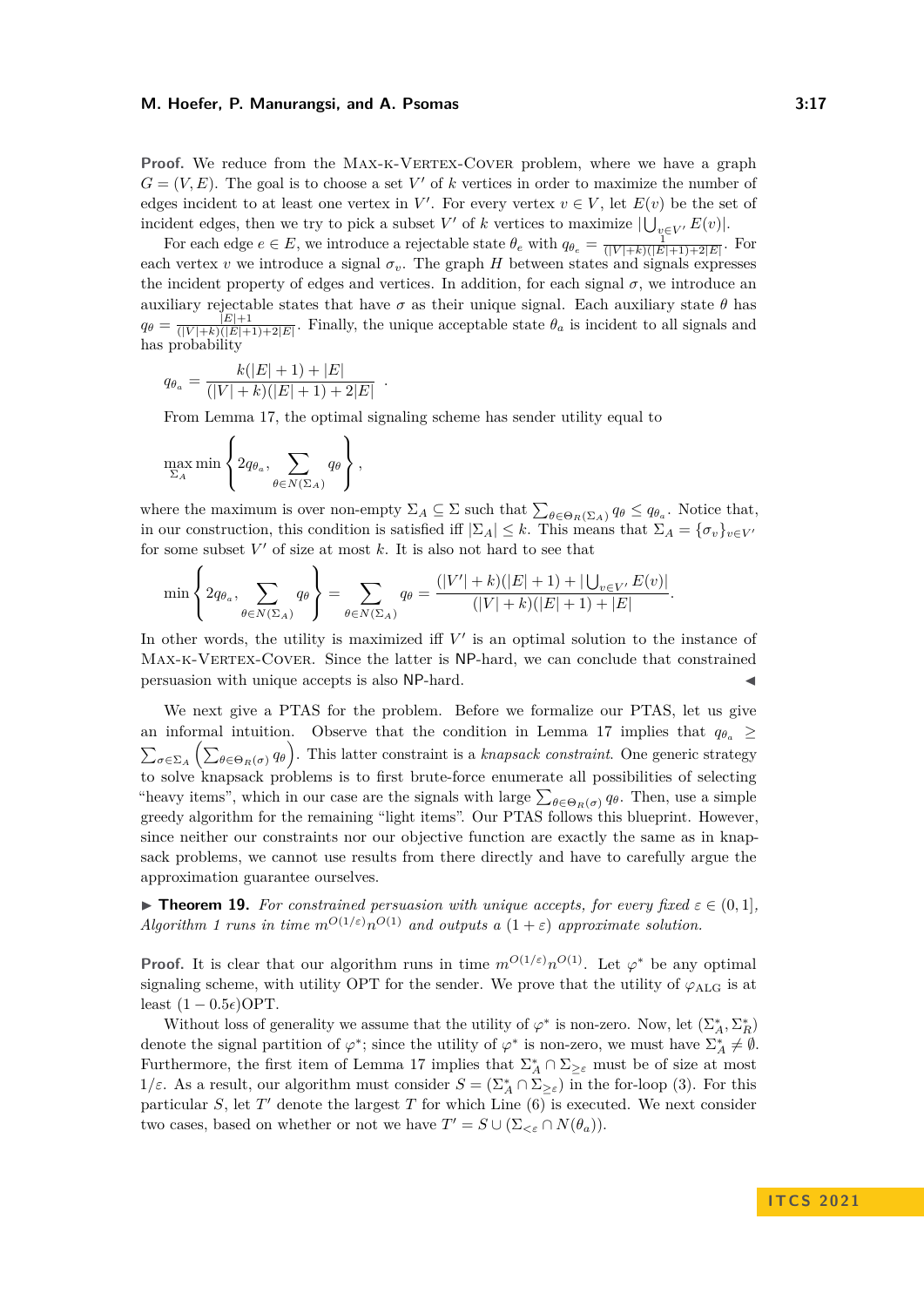### **3:18 Algorithmic Persuasion with Evidence**

<span id="page-17-3"></span><span id="page-17-2"></span><span id="page-17-1"></span>**Algorithm 1** A PTAS for constrained persuasion with unique accepts. **Input:** Graphs *H* with a single acceptable state  $\theta_a$ , and  $\varepsilon > 0$ . **1** Let  $\Sigma_{\geq \varepsilon}$  be the set of all signals  $\sigma \in \Sigma$  such that  $\sum_{\theta \in \Theta_R(\sigma)} q_\theta \geq \varepsilon q_{\theta_a}$ . Then, let  $\Sigma_{\leq \varepsilon} = \Sigma \setminus \Sigma_{\geq \varepsilon};$ **2** Let  $\varphi_{\text{ALG}}$  be an arbitrary signaling scheme; **3 for** *every (possibly empty) subset*  $S \subseteq \Sigma_{\geq \varepsilon}$  *of size at most*  $1/\varepsilon$  **do**  $4 \mid \text{Let } T = S;$  $\textbf{b}$  **while**  $\sum_{\theta \in \Theta_R(T)} q_{\theta} \leq q_{\theta_a} \textbf{ do}$ **6** If the utility of  $\varphi_{\text{ALG}}$  is less than  $\min\{2q_{\theta_a}, \sum_{\theta \in N(T)} q_{\theta}\}\)$ , then let  $\varphi_{\text{ALG}}$  be the optimal signaling scheme consistent with signaling partition  $\Sigma_A = T$ , which can be computed in polynomial time due to Lemma [17](#page-14-1) ; **7** | If  $T = \Sigma_{\leq \varepsilon} \cap N(\theta_a)$ , break from the loop; **8** Otherwise, add an arbitrary signal from  $(\Sigma_{\leq \varepsilon} \cap N(\theta_a)) \setminus T$  to *T*; **9 end 10 end Output:** *ϕ*ALG.

- <span id="page-17-0"></span>Case I:  $T' = S \cup (\Sigma_{\leq \varepsilon} \cap N(\theta_a))$ . Notice that  $T' \supseteq \Sigma_A^*$ . Lemma [17,](#page-14-1) implies that the utility of  $\varphi_{\rm ALG}$  must be at least OPT.
- Case II:  $T' \neq S \cup (\Sigma_{\leq \varepsilon} \cap N(\theta_a))$ . This means that there exists a signal  $\sigma^* \in (\Sigma_{\leq \varepsilon} \cap N(\theta_a))$ .  $N(\theta_a)$  whose addition to *T*<sup>'</sup> breaks the condition of the while-loop [\(5\)](#page-17-3), i.e.,  $q_{\theta_a}$  <  $\sum_{\theta \in \Theta_R(T' \cup {\{\sigma^*\}})} q_\theta$ . The right hand side of this inequality is equal to

$$
\sum_{\theta \in \Theta_R} q_{\theta} \leq \sum_{\theta \in \Theta_R} q_{\theta} + \sum_{\theta \in \Theta_R} q_{\theta}
$$
\n
$$
N(\theta) \subseteq (T' \cup \{\sigma^*\})
$$
\n
$$
= \sum_{\theta \in N(T') \cap \Theta_R} q_{\theta} + \sum_{\theta \in \Theta_R(\sigma^*)} q_{\theta}
$$
\n
$$
< \sum_{\theta \in N(T') \cap \Theta_R} q_{\theta} + \varepsilon q_{\theta_a},
$$

where the last inequality since  $\sigma$  belongs to  $\Sigma_{\leq \varepsilon}$ . Combining the two inequalities we have

<span id="page-17-4"></span>
$$
\sum_{\theta \in N(T') \cap \Theta_R} q_{\theta} > (1 - \varepsilon) q_{\theta_a} \quad . \tag{9}
$$

On the other hand, from Lemma [17,](#page-14-1) when we execute line Line [\(6\)](#page-17-2) for  $T = T'$ , it must result in a signaling scheme of utility

$$
\min\left\{2q_{\theta_a}, \sum_{\theta \in N(T')} q_{\theta}\right\} = \min\left\{2q_{\theta_a}, q_{\theta_a} + \sum_{\theta \in N(T') \cap \Theta_R} q_{\theta}\right\} \stackrel{(9)}{>} (2-\epsilon)q_{\theta_a} ,
$$

which is at least  $(1 - 0.5\varepsilon)$ OPT due to Lemma [13.](#page-13-4)

Hence, we can conclude that our algorithm always outputs a signaling scheme with sender utility at least  $(1 - 0.5\varepsilon)$ OPT. In other words, its approximation ratio is at most  $\frac{1}{1-0.5\varepsilon}$  $1 + \varepsilon$ .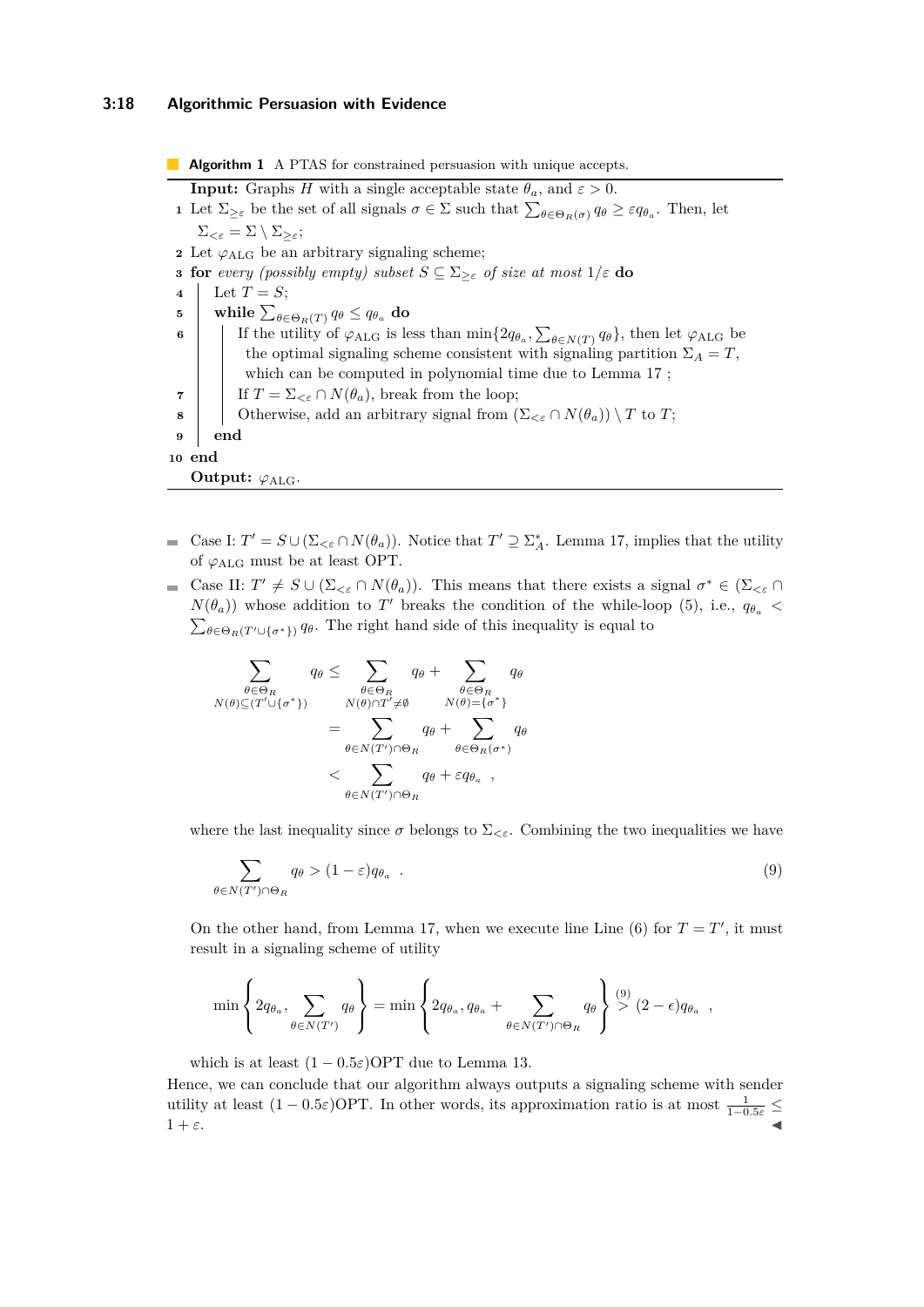#### **References**

- <span id="page-18-19"></span>**1** Farid Alizadeh. Interior point methods in semidefinite programming with applications to combinatorial optimization. *SIAM J. Opt.*, 5(1):13–51, 1995.
- <span id="page-18-22"></span>**2** Per Austrin. Balanced MAX 2-SAT might not be the hardest. In *Proc. 39th Symp. Theor. Comput. (STOC)*, pages 189–197, 2007.
- <span id="page-18-23"></span>**3** Per Austrin. Towards sharp inapproximability for any 2-CSP. *SIAM J. Comput.*, 39(6):2430– 2463, 2010.
- <span id="page-18-3"></span>**4** Jesse Bull and Joel Watson. Hard evidence and mechanism design. *Games Econom. Behav.*, 58:75––93, 2007.
- <span id="page-18-5"></span>**5** Gabriel Carroll and Georgy Egorov. Strategic communication with minimal verification. *Econometrica*, 87(6):1867–1892, 2019.
- <span id="page-18-7"></span>**6** Shaddin Dughmi. On the hardness of designing public signals. *Games Econom. Behav.*, 118:609–625, 2019.
- <span id="page-18-13"></span>**7** Shaddin Dughmi, David Kempe, and Ruixin Qiang. Persuasion with limited communication. In *Proc. 17th Conf. Economics and Computation (EC)*, pages 663–680, 2016.
- <span id="page-18-9"></span>**8** Shaddin Dughmi, Rad Niazadeh, Alexandros Psomas, and Matthew Weinberg. Persuasion and incentives through the lens of duality. In *Proc. 15th Int. Conf. Web & Internet Econom. (WINE)*, pages 142–155, 2019.
- <span id="page-18-8"></span>**9** Shaddin Dughmi and Haifeng Xu. Algorithmic Bayesian persuasion. In *Proc. 48th Symp. Theor. Comput. (STOC)*, pages 412–425, 2016.
- <span id="page-18-6"></span>**10** Shaddin Dughmi and Haifeng Xu. Algorithmic persuasion with no externalities. In *Proc. 18th Conf. Economics and Computation (EC)*, pages 351–368, 2017.
- <span id="page-18-10"></span>**11** Yuval Emek, Michal Feldman, Iftah Gamzu, Renato PaesLeme, and Moshe Tennenholtz. Signaling schemes for revenue maximization. *ACM Trans. Econom. Comput.*, 2(2):1–19, 2014.
- <span id="page-18-17"></span>**12** Uriel Feige and Michel Goemans. Approximating the value of two power proof systems, with applications to MAX 2-SAT and MAX DI-CUT. In *Proc. 3rd Israel Symp. Theor. Comput. Syst.*, pages 182–189, 1995.
- <span id="page-18-0"></span>**13** Jacob Glazer and Ariel Rubinstein. On optimal rules of persuasion. *Econometrica*, 72(6):1715– 1736, 2004.
- <span id="page-18-1"></span>**14** Jacob Glazer and Ariel Rubinstein. A study in the pragmatics of persuasion: a game theoretical approach. *Theor. Econom.*, 1(4):395–410, 2006.
- <span id="page-18-16"></span>**15** Michel Goemans and David Williamson. .879-approximation algorithms for MAX CUT and MAX 2SAT. In *Proc. 26th Symp. Theor. Comput. (STOC)*, pages 422–431, 1994.
- <span id="page-18-14"></span>**16** Ronen Gradwohl, Niklas Hahn, Martin Hoefer, and Rann Smorodinsky. Algorithms for persuasion with limited communication, 2020. CoRR abs/2007.12489. [arXiv:2007.12489](http://arxiv.org/abs/2007.12489).
- <span id="page-18-12"></span>**17** Niklas Hahn, Martin Hoefer, and Rann Smorodinsky. Prophet inequalities for bayesian persuasion. In *Proc. 29th Int. Joint Conf. Artificial Intelligence (IJCAI)*, pages 175–181, 2020.
- <span id="page-18-11"></span>**18** Niklas Hahn, Martin Hoefer, and Rann Smorodinsky. The secretary recommendation problem. In *Proc. 21st Conf. Economics and Computation (EC)*, page 189, 2020.
- <span id="page-18-2"></span>**19** Emir Kamenica and Matthew Gentzkow. Bayesian persuasion. *Amer. Econom. Rev.*, 101(6):2590–2615, 2011.
- <span id="page-18-15"></span>**20** Subhash Khot and Rishi Saket. Hardness of bipartite expansion. In *Proc. 24th European Symp. Algorithms (ESA)*, pages 55:1–55:17, 2016.
- <span id="page-18-18"></span>**21** Michael Lewin, Dror Livnat, and Uri Zwick. Improved rounding techniques for the MAX 2-SAT and MAX DI-CUT problems. In *Int. Conf. Integer Prog. Combinat. Opt. (IPCO)*, pages 67–82, 2002.
- <span id="page-18-20"></span>**22** Prasad Raghavendra. Optimal algorithms and inapproximability results for every CSP? In *Proc. 40th Symp. Theor. Comput. (STOC)*, pages 245–254, 2008.
- <span id="page-18-21"></span>**23** Prasad Raghavendra and David Steurer. How to round any CSP. In *Proc. 50th Symp. Foundations of Computer Science (FOCS)*, pages 586–594, 2009.
- <span id="page-18-4"></span>**24** Itai Sher. Credibility and determinism in a game of persuasion. *Games Econom. Behav.*, 71(2):409–419, 2011.